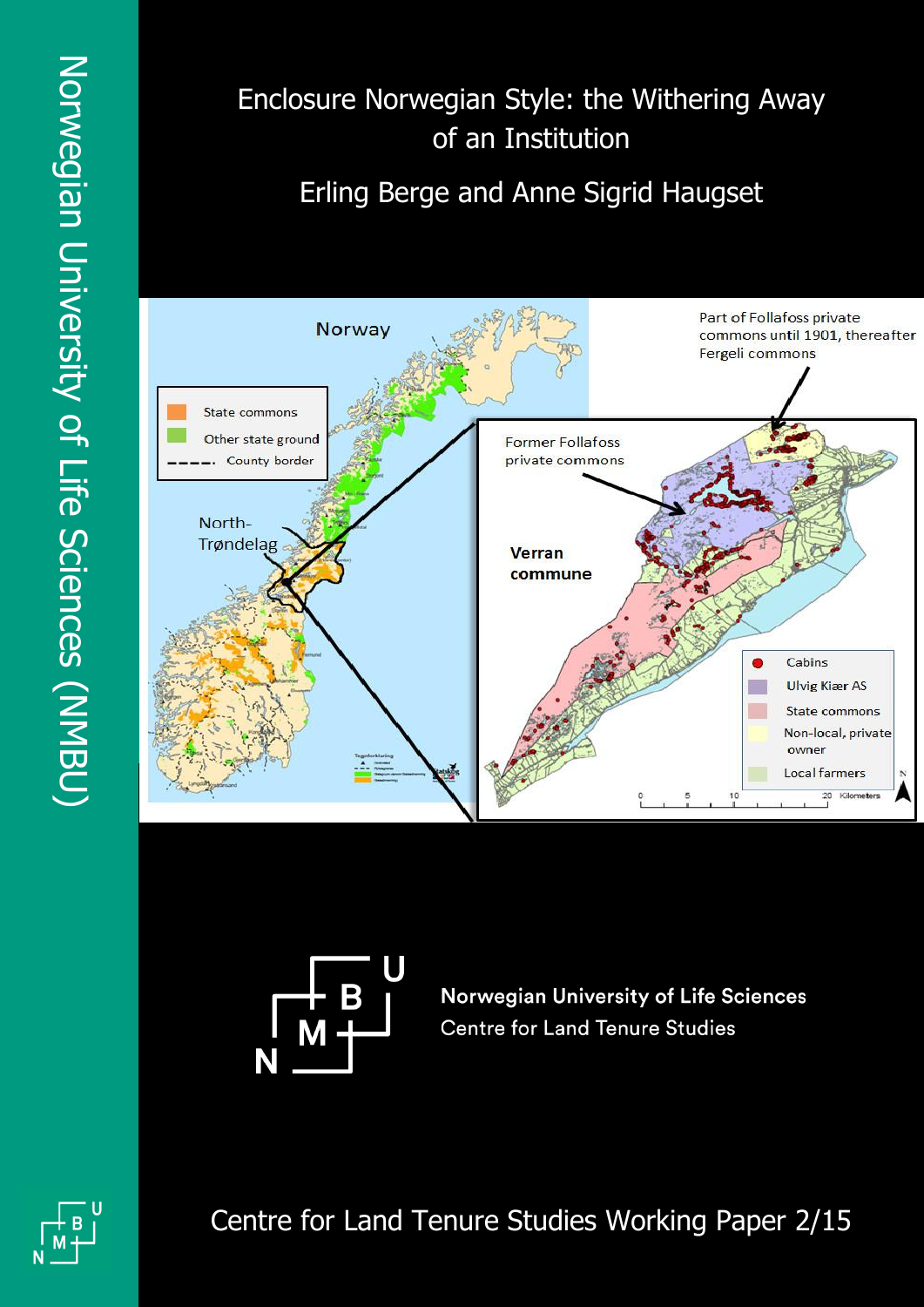# **Enclosure Norwegian Style: the Withering Away of an Institution**

Erling Berge Department of Landscape Architecture and Spatial Planning/ Centre for Land Tenure Studies, Norwegian University of Life Sciences, e-mail: Erling.Berge@erlingberge.no

and

Anne Sigrid Haugset Trøndelag R&D Institute,

#### **Abstract**

More than 200 years after the King sold one of the "King's commons" of Follafoss (located in the current Verran municipality) to urban timber merchants, local people in some ways still behave as if the area is a kind of commons. The paper will outline the history of the transformation of the area from an  $18<sup>th</sup>$  century King's commons to a 21th century battleground for ideas about ancient access and use rights of community members facing rights of a commercial forest owner and the local consequences of national legislation. The right of common to fish and to hunt small game without dog in Follafoss private commons was confirmed in a judgement of the Supreme Court in 1937 and in legislation on hunting in 1899 and 1951. In the Government's proposal for new legislation on fishing in 1964 the right to fish was removed. And in 1981 the right to hunt was removed without saying a word about it, and it was never commented on in parliament during the legislative process. To explain what we observe it is suggested that a new layer of legislation on commons from 1857 and 1863 created a structural amnesia about private commons making it easy to remove them from legislation without anyone noticing.

#### **Key words**

King's commons; private forest; rights of common; customary rights; national legislation; loss of customary rights;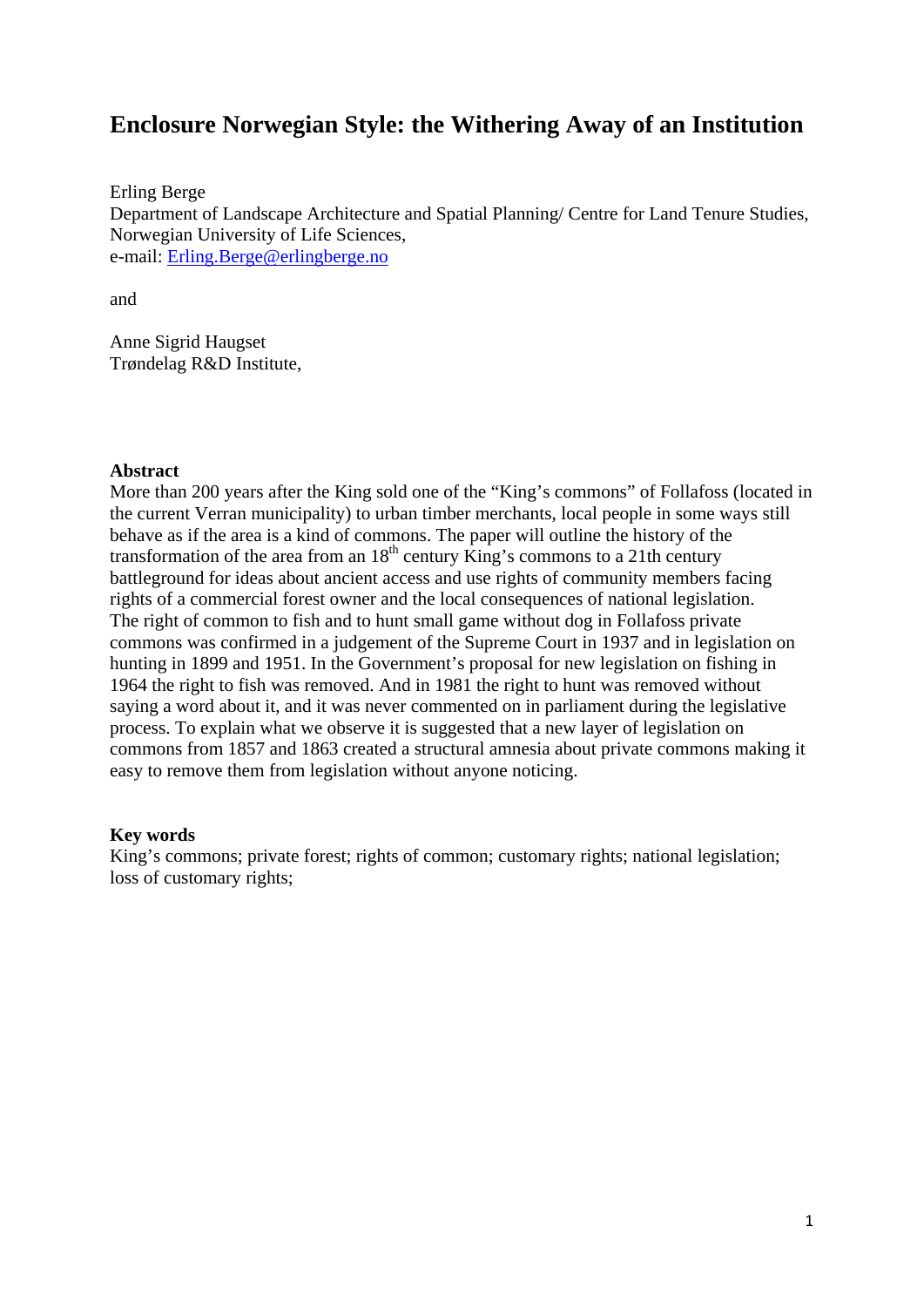Erling Berge<sup>1</sup> and Anne Sigrid Haugset<sup>2</sup>:

# **Enclosure Norwegian Style: the Withering Away of an Institution**

## **Introduction**

In Norway privatization of natural resources is an on-going process arousing interest every so often. In 2013 there was a flare of debate around the privatization of the fishing quotas for Norwegian fishing vessels<sup>3</sup>. Should the fishing quotas last "forever" or can the government limit the time period?

In Norway fish is a more important resource than forest and in the forest timber is more important than hunting, fishing and other Non-Timber Forest Products (NTFP) - at least until recently. This article is about privatization of forest, fishing and hunting. At the core of this process is the privatization of land in the meaning of ground ownership. Privatization of land  $\alpha$  ownership is not a well-defined process<sup>4</sup>. In the discussion here, the focus is transfer of rights from members of a local community to some well specified legally recognize actor(s). This kind of privatization is in England known as enclosure (or inclosure) and has been extensively studied (Pugh [1953] 1968; McCloskey 1972; Dahlman 1980; Neeson 1993; Mackenzie 2010). In Norway the process has been less studied, maybe because it never created conflicts like those reported from England. Therefore our interest was aroused when we became aware of a flare-up of conflict around hunting rights in an area that 200 years ago was known as the "King's Commons of Betstaden". Today the bulk of this area locally is known as Follafoss Commons. It is not in any way a commons as these are defined in current Norwegian legislation. The landowner is a large company exploiting it commercially. The conflict arose as the local community discovered, more than 15 years after the fact, that their ancient rights to hunt small game without dog had been removed by the Norwegian Parliament in 1981 (Høyesterett 2000). But why did the Parliament do so at the same time as they worked to expand the public's access to fishing and hunting? Another question is how it was possible to do so without violating the constitutional rule promising compensation for takings.

In the Follafoss area we shall trace the privatization of timbers, pasture, fishing, and hunting since it had status as a Kings commons in 1799 until 1982 when the local community finally had lost all rights to exploit the area as a community. In 1982 they did not know about that loss. When the company that owned the land in 1997 tried to make profit from selling hunting rights the conflict broke out. The hunting organisation asked its members to hunt without permission of the owner. In 2003, the owner reported the illegal hunting to the police. However, the police found the legal situation so unclear they dismissed the case. The land was sold to a new owner. For a while, the conflict seemed to subside. In 2012, the organised hunters agreed to sell hunting licenses on behalf of the owner. However, in 2013 the conflict flared up again.

<sup>&</sup>lt;sup>1</sup> Department of Landscape Architecture and Spatial Planning/ Centre for Land Tenure Studies, Norwegian University of Life Sciences.

<sup>2</sup> Trøndelag R&D Institute

<sup>&</sup>lt;sup>3</sup> The Norwegian government decided in March 2005 that the fishing quotas henceforth should not have any time limit. In the fall of 2005 a new government retracted this and introduced a time limit. In October 2013 the Norwegian Supreme Court decided that curtailing the time period for the presumed everlasting quotas was not in contravention of the constitutional rules about retroactive impacts (http://www.lovdata.no/cgiwift/wiftldles?doc=/app/gratis/www/docroot/hr/hr-2013-02200-p.html&emne=fiskekvot\*&).

<sup>&</sup>lt;sup>4</sup> Usually one thinks of privatization of land as a transfer of the decision making power over the exploitation of the land from the state to some private actor(s). However, sometimes also individualization of ownership, transfer of land from some collective (as in a commons) to individual use is implied.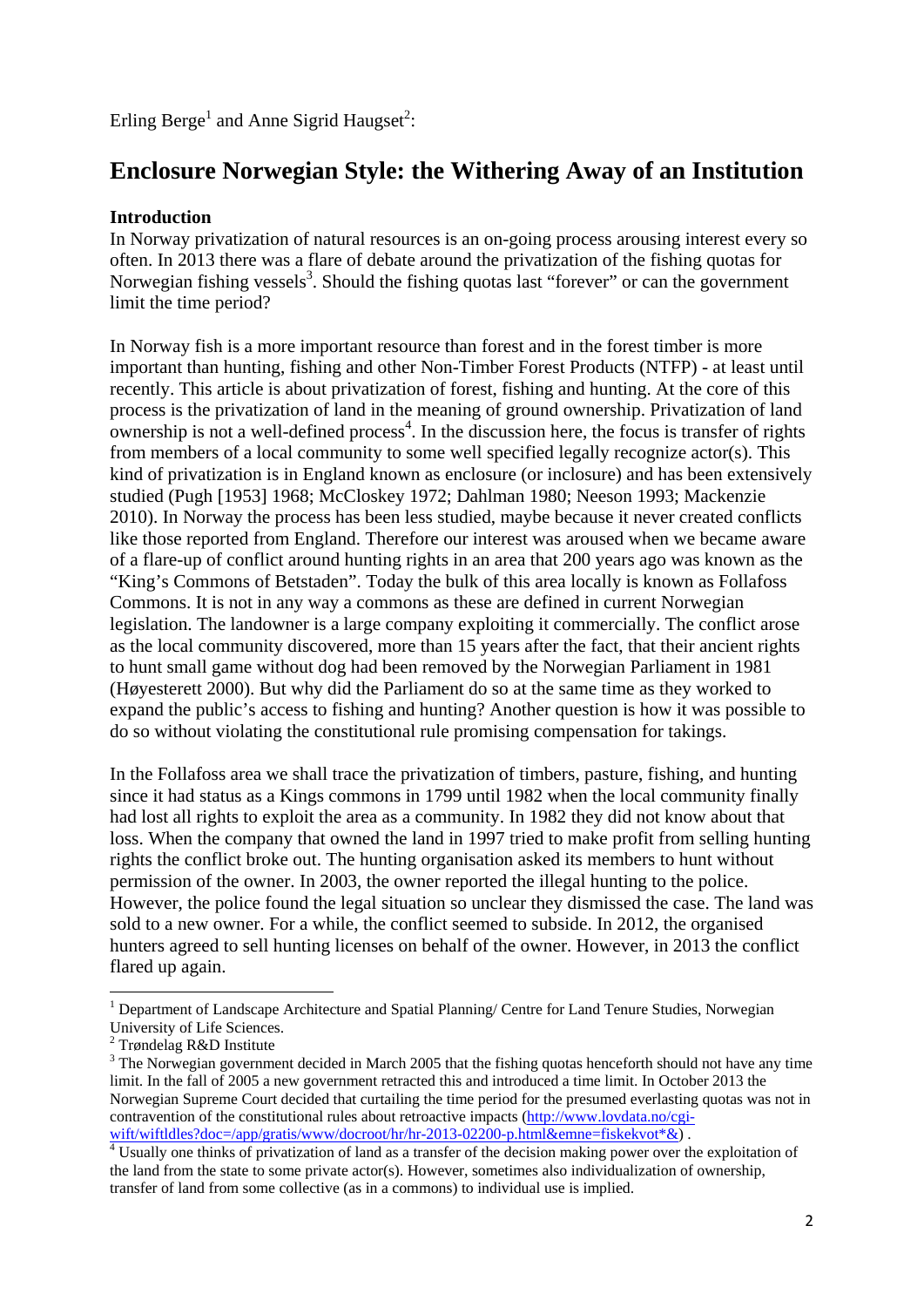The rights that the local community members believe they hold are seen as customary in the sense that they have existed for as long as we have knowledge of such things. Their local rights have also been acknowledged by public authorities, last time in a judgement of the Supreme Court in 1937 (Høyesterett 1937) and in the Act on hunting and trapping from 1951. Today the old rights of common have been reduced to the right to summer farms and pasture for a few farmers.

The question we try to resolve here is why customary rights like those held by the community around Follafoss disappeared without a comment from the lawmakers in the Norwegian parliament, first fishing in 1964, and then hunting in 1981. To provide an understanding of the decisions of the government and parliament in 1981 we will trace the developments concerning rights of common and related institutions. Several trends are interesting. On the one hand the traditional rights of common have become more specific and limited; on the other hand, the general public gets more rights to enjoy and exploit the outfields in ways resembling the old rights of common. However, these processes interact with a strong policy guarding the unity of resources of the political ideal of a family farm while the number of active farmers is declining.

The loss of old rights for small groups, like the local hunters of Follafoss, may, perhaps, in the large scale national developments be called "collateral damage". But it is not what the mine workers and small scale farmers living around Follafoss would expect from a Norwegian social-democratic government<sup>5</sup>. How this loss came to pass we cannot say for sure. Pending further evidence, such as the minutes from the government from 1981, we can only offer theoretically grounded speculations. The most reasonable one might be a combination of unintended consequences originating in other institutions interacting (protection of family farms) with the development of administrative beliefs in what types of commons existed (private commons were extinct) and what was possible to do within the institutional framework growing around the old commons (simplification was needed).

The development of the ideas about commons and rights of common on the one hand and the ideas about fishing and hunting rights on the other, made the existence of communities with rights like those around Follafoss into an anomaly that did not "fit" into the legal structure that evolved from 1857 onwards (Stortinget 1857 [1905]; 1863 [1905]). When the landowner of Follafoss in 1982 tried to register a servitude to the effect that the community members should have the fishing and hunting rights they had enjoyed from old, the legal rules of the Land Act from March 18, 1955 would not allow it.

The forests and wastelands that in Norway 250 years ago were known as the King's commons have a complicated history. At the end of the  $18<sup>th</sup>$  century when our story starts, the meaning of "King's commons", as revealed by administrative practice, was that the King was owner at law of the ground, and of the remainder of other resources after the commoners had harvested what they could use in their farming activities (Løchen 1957). Based on Norwegian history other meanings could have been possible (Berger 1956; 1959). The alternative would have been to consider the rights of common to belong to a local community where community membership was the key. However, the legal reality came to be that exercising rights of common required farmland and practice of agriculture.

<sup>&</sup>lt;sup>5</sup><br><sup>5</sup> It was a Labour Party government that removed the special hunting rights in private commons.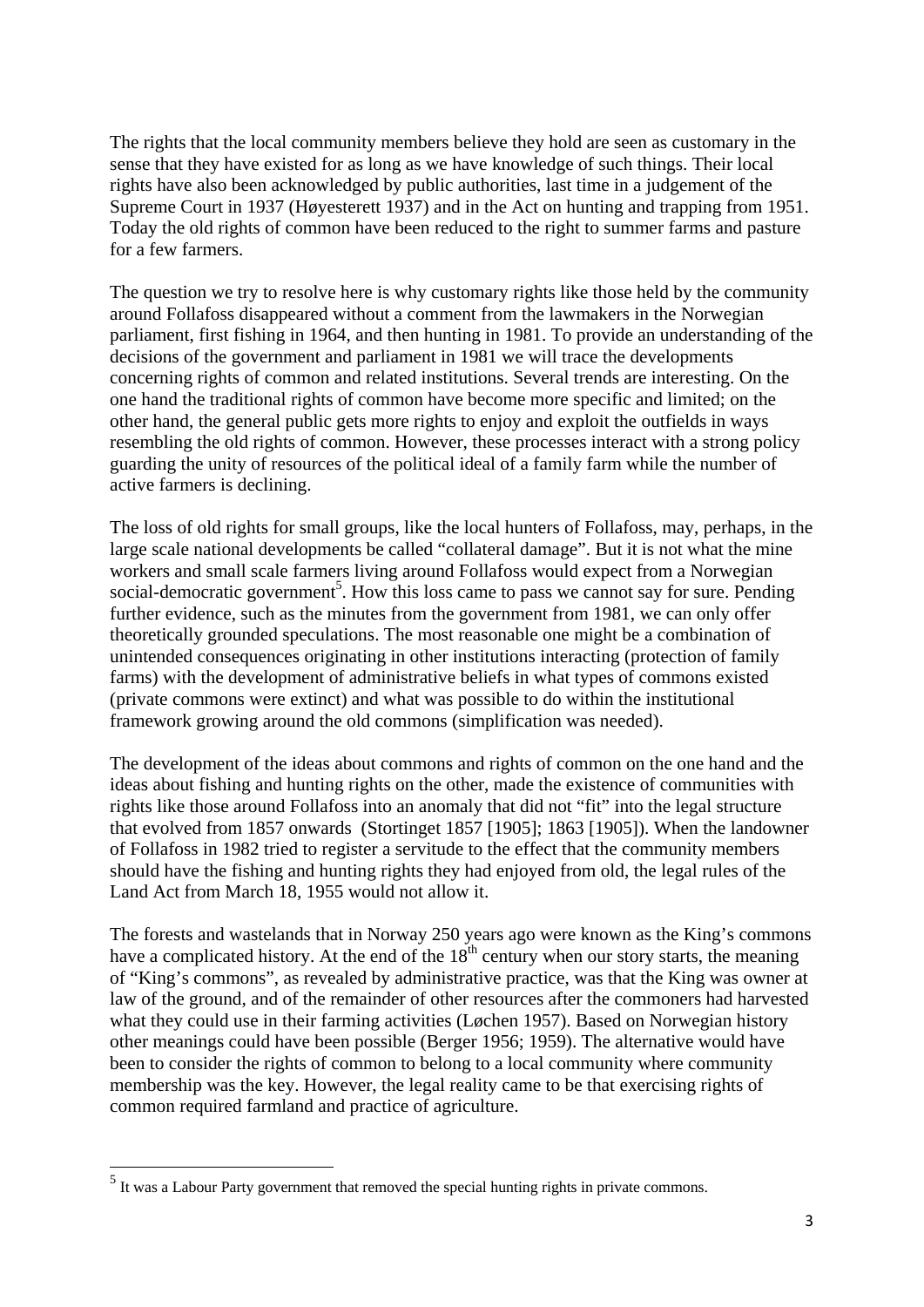#### **A short history of Follafoss commons**

<u>.</u>

On the  $26<sup>th</sup>$  March 1799, the Danish-Norwegian Crown held an auction offering forest properties, parts of the King's commons<sup>6</sup>, to the highest bidder. Proprietor Christen Johan Müller was the highest bidder for the King's commons of "Follefoss" (or "Bedestad"; herafter Follafoss) commons. The title deed was registered on  $14<sup>th</sup>$  January  $1801<sup>7</sup>$ . According to the legal standard of the time the King could sell only what belonged to the King. He was not allowed to infringe on the rights of the commoners. Hence, the title deed contains the standard clause: "The commons is sold including all rights His Majesty until now has held over the same and without any requirements of redemption. However, the Commoners are entitled to, in the future as until now, the rights of summer farming ("Sæter"), mountain meadows, fisheries, fuel wood, fencing material and necessary timbers for house building with further rights that the Law provides for in general and without therefore in any way being trespassed by the buyer." (our translation $^{8}$ ).

In 1814 political events overtook the Danish-Norwegian Crown's rule of the commons. The legal situation changed. Norway became part of the Swedish-Norwegian kingdom, got a democratic constitution and a parliament to legislate. The Danish-Norwegian Crown's sale of bits and pieces of the King's Commons was stopped by an act from 1821 (Stortinget 1821, section 38). In 1848, after a moratorium of 27 years, the parliament again allowed sales of King's commons (Stortinget 1848) . However, such sales were again prohibited by legislation in 1863 (Stortinget 1863 [1905], section 72, page 477).

The 1857 act (Stortinget 1857 [1905]) created a new understanding of the term commons. Three types of commons were defined. One of them was "Private Commons"<sup>9</sup>. Its definition fit the reality of Follafoss commons. However, even more interesting to note is that already in 1863 a new act stipulated that private commons, like Follafoss, should within the next 20 years, be dissolved by land consolidation into one part pure private land and one part bygd<sup>10</sup> commons.

 $6$  The idea of "King's commons" in the meaning that the King could sell his commons is difficult to trace further back than the  $17<sup>th</sup>$  century, see Falkanger (2009, 45-50).

 $<sup>7</sup>$  The presentation here is based on the preamble to the judgement of the Norwegian Supreme court 19th March</sup> 1937 (Høyesterett 1937).

<sup>&</sup>lt;sup>8</sup> "Almindingen bortsælges med al den ret Hans Majestet hidtil har havt over samme og uden al forbeholdenhed af Reluition, dog forbeholdes Almuen herefter som hidtil, den Ret til Sæter, Fjeldeslætter, Fiskerie, Brændeved, Gjærdesfang og fornøden Huustømmer med videre Rettighed, som Loven hjemler dem i Almindelighed, uden at de af Kjøberen deri paa nogen Maade maa fornærmes." (Høyesterett 1937, 169).

<sup>&</sup>lt;sup>9</sup> The two other types were "State" commons and "Bygd" (or community) commons. Rights of common on lands owned by the state became "state commons". Rights of common on land owned by private actors became "bygd commons" or "private commons". The dividing line between the two was the proportion of ground owners among the group with rights of common. If the proportion was less than 50%, the commons was a private

commons. For a more detailed explication of these terms see Berge, Mitsumata, and Shimada (2011, iii-vi). 10 "Bygd" is a Norwegian word, which in the context of commons doesn't translate well to English. Statistics Norway translate it as "Common forest" (Statistics Norway 1969, 37). Sevatdal (1985, 34) translates "bygd" commons as "parish common lands". In a recent dissertation it was translated as "community commons" (Hoffman 2011). It has in connection with commons nothing to do with parish as usually understood, and with community only in a very specific sense. The concept "bygd" has been used in legal texts at least since King Magnus Lagabøter's (1238-80) "Landslov" ("law of the realm") from 1274. The meaning of "bygd" is literally "settlement" meaning a small local community. In most contexts village or local community will be the correct translation. Current usage of the word would suggest some kind of local community independent of more formally defined units such as school districts, parishes, or municipalities. Earlier in our history bygd would be used for the smallest administrative unit, the local law district, and later the parish. In Sweden the word would mean the same, but is today in Swedish spelled "by". Today and seen in conjunction with commons this translation of bygd to community will not give the right associations. Because the areas burdened with rights of common throughout our history usually were tied to users from some specific local community (the bygd), the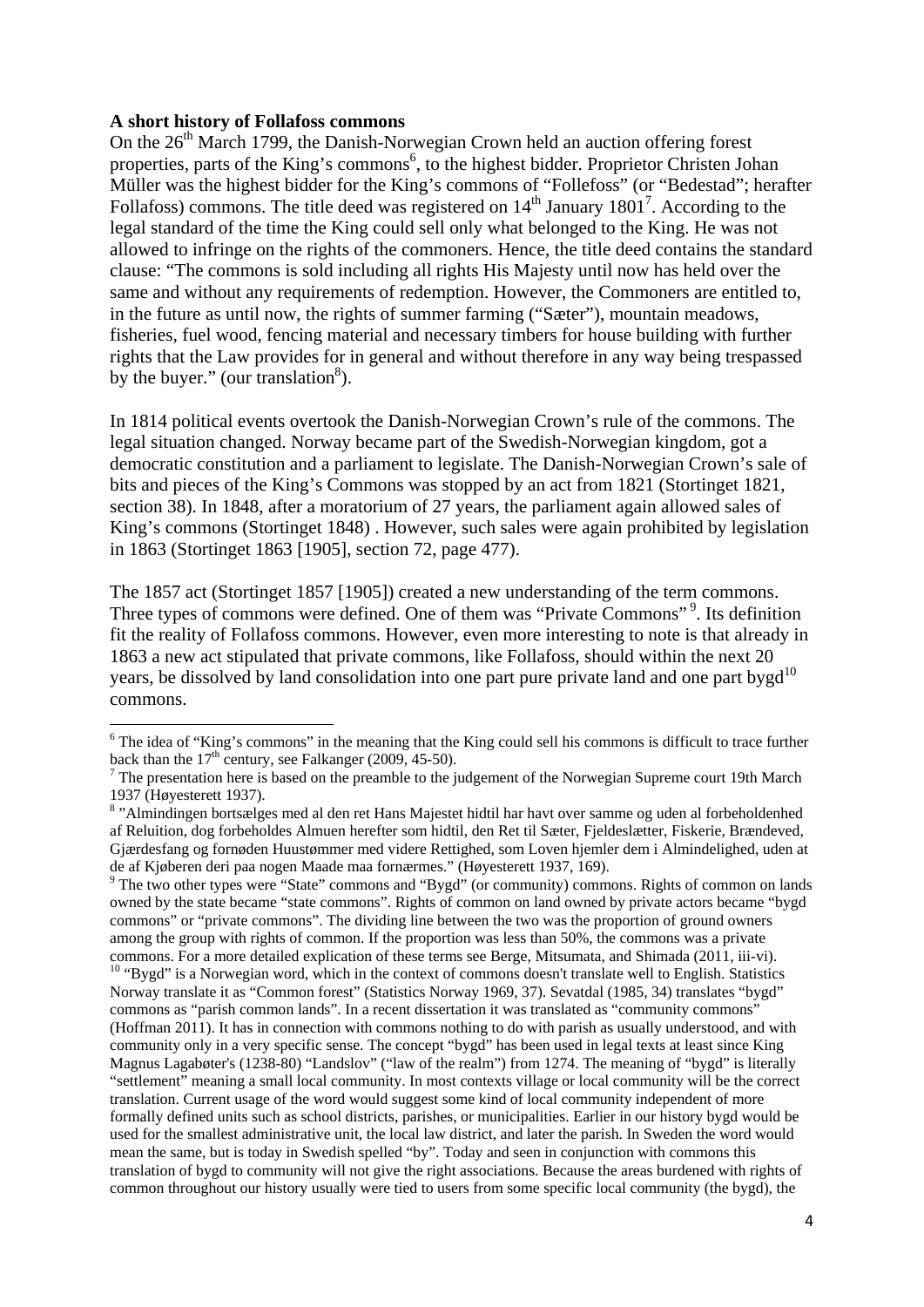The history of Follafoss private commons has been bound to the fortunes of the timber trade. During the  $19<sup>th</sup>$  century it changed owner several times. In 1919 North Trøndelag County bought the company to get hands on the water rights to start production of hydro-electric power. They stayed on as the owner of Folla Bruk AS and Follafoss commons until 1983. The 1983 sale was intended to include a servitude on the forest areas reserving the ancient rights of common to fishing and hunting small game without dog for the local public. The servitude was never created. When the North Trøndelag County tried to register a servitude to the effect that the community members of Follafoss should have the fishing and hunting rights they had enjoyed from old, the legal rules of the Land Act from March 18, 1955 would not allow it<sup>11</sup>. We should note, however, that the Ministry could have made an exception to the rule if the seller and buyer had applied. Meråker municipality in 1974 secured similar hunting and fishing rights on the lands of Meraker private commons owned by Meraker Bruk AS (Lein 1993, 91).

In 1989 Verran Bruk (a new name for Folla Bruk) was sold to Norske Skog (Haugset and Berge 2013b, 13). With this sale a more turbulent period for the local public's use of the forest areas ensued. Norske Skog wanted to earn money from selling hunting rights and discontinued the voluntary cooperation with the local hunting and fishing board. In 1997 they started selling hunting permits. A local action group publicly encouraged people to hunt without permit. They more or less dared Norske Skog to take them to court. After the ruling of the Supreme Court in 2000 Norske Skog felt secure about their rights (Høyesterett 2000). In 2003 they reported the illegal activities by hunters and Verran Rettighetslag to the police. However, the police found it impossible to pursue the case without deciding on the issue of the rights of common. This they had no competence to do. In 2004 the forest area was sold again, now to Ulvik & Kiær AS who continued the practice started by Norske Skog of selling hunting permits. For a while, the conflict seemed to subside. In 2012, the organised hunters agreed to sell hunting licenses on behalf of the owner. However, in 2013 the conflict flared up again. In a survey among users of the area in 2012 58% of those we asked (n=271) were sure that people in the municipality would agree that the land owner was not the only one with fishing and hunting rights (Haugset and Berge 2013a, 117). The opposition among local hunters was as strongly expressed as before, at least in the newspapers (Haugset and Berge 2013b).

One factor that partly might explain the persistent and long lasting local opposition to the efforts of the landowners to commercialize fishing and hunting is that Follafoss was in public ownership from 1919 to 1982. Legislation on fishing and hunting has tended to treat land owned by public bodies such as municipalities (and more recently counties) in the same way as land owned by the state<sup>12</sup>. The county of North Trøndelag followed the practice for

bygd became tied to a certain area recognized as "their" commons. During the past 800 years the original usage of the word "bygd" in the legal language has turned around, and today the bygd, in relation to commons, is defined as comprising of those farm enterprises which have rights of common in the area recognized in law as a "commons" (both state and bygd commons). This way of delimiting the units with rights of common has been in the law since 1687. Since translation of "bygd" to English in this case is seen as inadequate, the word "bygd" is used here. Translations of current legislation on state and bygd commons is found in Berge, Mitsumata, and Shimada (2011).

 $11$  The act prohibited severing any rights from agricultural or forest holdings for more than 10 years, see Normann (1996, 48) and Act on land registration §12a (Stortinget 1955). As for hunting in particular this rule was present already in the act on hunting and trapping from 1899 (Stortinget 1899 [1907], section 2).

<sup>&</sup>lt;sup>12</sup> See e.g. Stortinget (1920, section 31 and 36; 1975 [2015], section 23 and 28; 1981 [1986], section 36; 1992 [2015], section 23)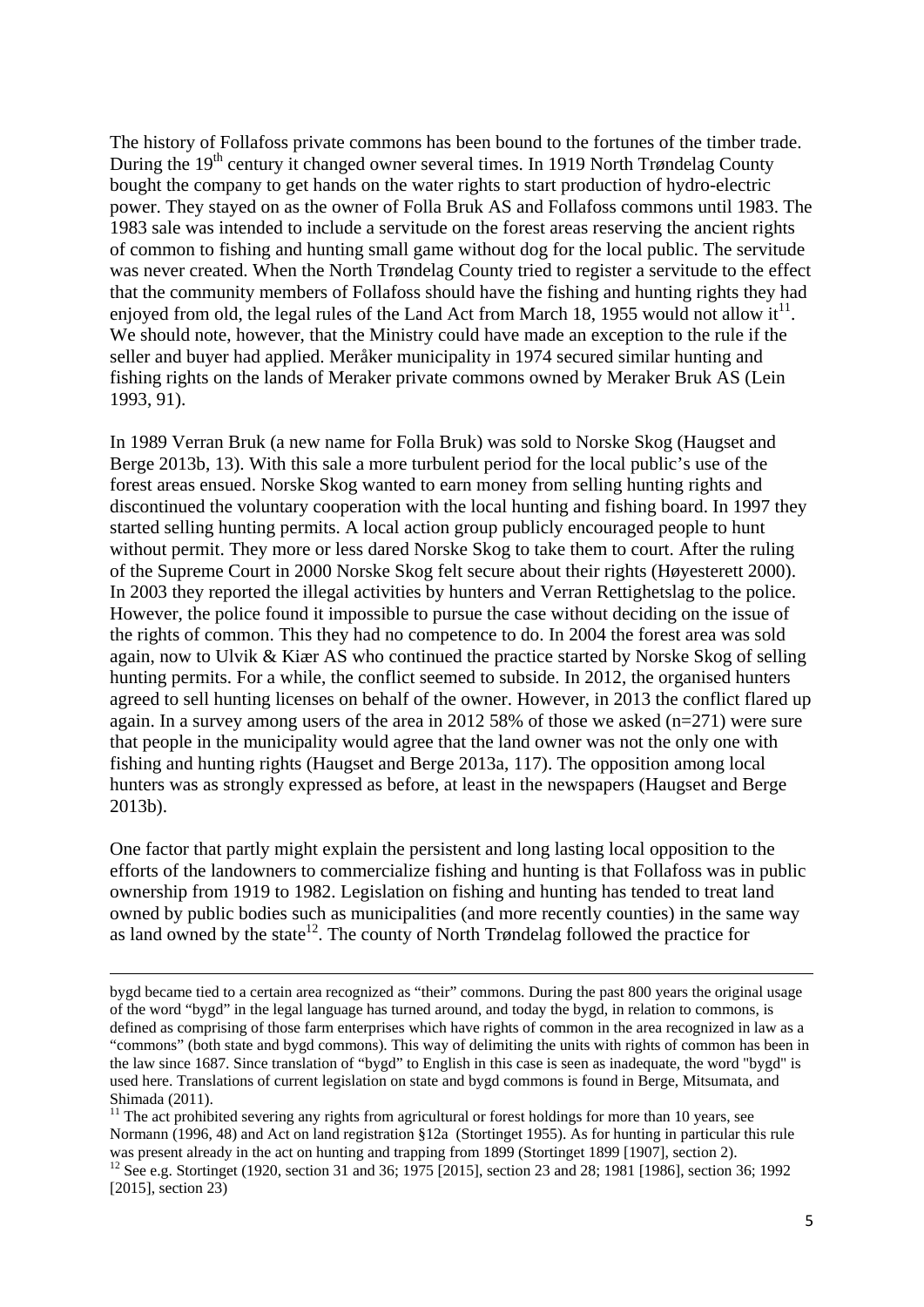municipalities. During the sales process before the county sold the land in 1983 both newspaper writings and speakers in public bodies like the municipal and county councils expressed a high degree of uncertainty about the legal status of the ancient rights of hunting and fishing (Haugset and Berge 2013b). The practice of "free"13 fishing and hunting of small game without dog was supported by established custom going back to the time long before the legislation in 1964 and 1981. But for commoners of private commons the Norwegian parliament removed it. And for the local public of Follafoss the County was unable to secure it. It may seem that private commons had a low priority both in parliament and in the county.

The sale of Follafoss in 1799-1801 started a long drawn out conflict between the commoners and the owner(s) of the ground<sup>14</sup> (which in the period since 1799 have included both private investors like Müller, and public bodies like the local county). Slowly the commoners have lost important rights they once held at law. One chapter in this story closed in 1937 when timber rights were judged by the Supreme Court to have been lost. Another ended in 1964 when the Norwegian Parliament enacted to remove the right to fish and the last one in 1981 when the rights of commoners in private commons to hunt small game without dog was removed from the act on hunting. All local communities around what since 1857 had been called private commons now were without rights to fish and hunt.

Below we shall survey some of the historical developments that at important junctures take place in court cases and in acts of parliament with the consequence that the rights registered in the title deed of 1801 become illegal. The people experiencing such forced removal of rights may not agree in the justice of the process but they have been too few and disorganised to resist in any politically effective way. However, the knowledge that rights once existed will linger on. The paper will end with an exploration of the beliefs and attitudes among the local population about these rights.

Before going into the history we need to think about what we are looking for. The activities of people, both those who advocate the breaking of rules about paying licenses for hunting and those who propose to remove legal rules mandating rights to hunt, are governed by institutions and beliefs about the realities that institutions intend to govern. The next section will survey a few insights from institutional theory.

<sup>&</sup>lt;sup>13</sup> "Free" fishing is defined as fishing that according to ancient custom or other particular legal rules does not belong to the landowner (Stortinget 1992b, section 5d).

 $14$  In Norway it has been a custom of old that within the same parcel there could be different owners to different specified resources. A group of farms could hold the pasture, one person the ever-green trees and a second the deciduous trees. But the one who owned the soil or the ground came to be seen as the landowner and the one holding the remainder (the resources not specified as belonging to someone else) (Berge 2002). This view emerged slowly, maybe out of the medieval theory of the King's "regale" (economically valuable resources seen as belonging to the King), and was finally confirmed in a judgement by the Supreme Court in 1963 (Høyesterett 1963).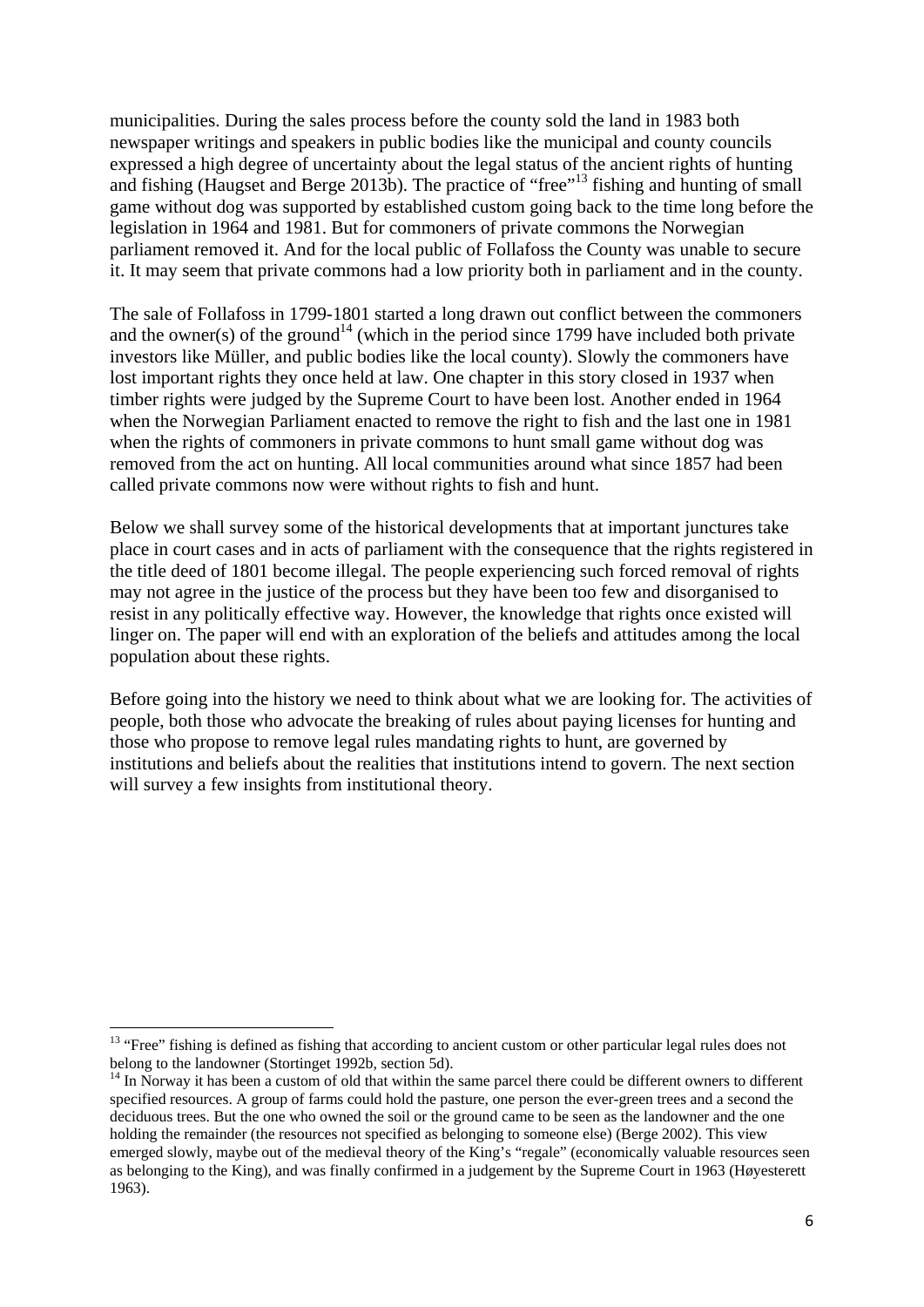# **A theoretical guide to what are we looking for.**

By institution we shall mean "the prescriptions that humans use to organise all forms of repetitive and structured interactions, including those within families, neighbourhoods, markets, firms, sports leagues, churches, private associations, and governments at all scales" (Ostrom 2005, 3). The prescriptions may be enacted as formal law, or they may be norms or codes of conduct as defined by local cultures. The main focus will be on Norwegian law, but we need to understand how the legislation depends on cultural values and precepts.

The long time since the "creation" of Follafoss commons and its slow withering away, requires a historical perspective on institutional change. Mahoney and Thelen (2010) provide valuable advice on what to look for in this history. They define four modal types of institutional change:

- 1. "Displacement: the removal of existing rules and the introduction of new ones
- 2. Layering: the introduction of new rules on top of or alongside existing ones
- 3. Drift: the changed impact of existing rules due to shifts in the environment
- 4. Conversion: the changed enactment of existing rules due to their strategic redeployment" (Mahoney and Thelen 2010, 15-16)

Institutions, both informal and informal provide rules about actions that are prohibited, proscribed, and permitted. Usually they also has something to say about the consequences ensuing if rules are broken.

Mahoney and Thelen (2010) and Ostrom (2005) both provide frameworks for linking institutions and actors within a context of political and cultural realities informing actors of the implications of alternative ways of choosing actions as defined by the institutions. The actors we should be looking for are firstly the commoners of the private commons, then the lawmaker, the administrators of the rules, and groups other than commoners that may benefit or lose from the particular rules enacted. In this case it will be the forest owners and the groups enjoying hunting and fishing.

However, the long duration of the change processes (1857 to 1981) and the many parallel changes of the Norwegian society suggest that we need other explanatory factors than organised political activity. The actors on the scene at any moment in time are too few or with too low an interest in particular outcomes to "explain" the slow withering away. In some way the internal structure of the institution of rights of common must supply the conditions for its own withering away, perhaps assisted by interactions from external institutional developments. This would be a kind of structural causation attributed to the Norwegian commons institution (structuring choice alternatives, mandating powers), including structuring of the memory of relevant actors both within and externally to the institution. The idea that institutions structure what people will remember and forget, as outlined by Douglas (1986, 69-90), may be a key aspect of an explanation if the institutional development after 1857 made private commons increasingly insignificant.

In the details of the case of Follafoss commons presented below we shall be looking for such explanations of observed changes as well as the default outcomes of no change.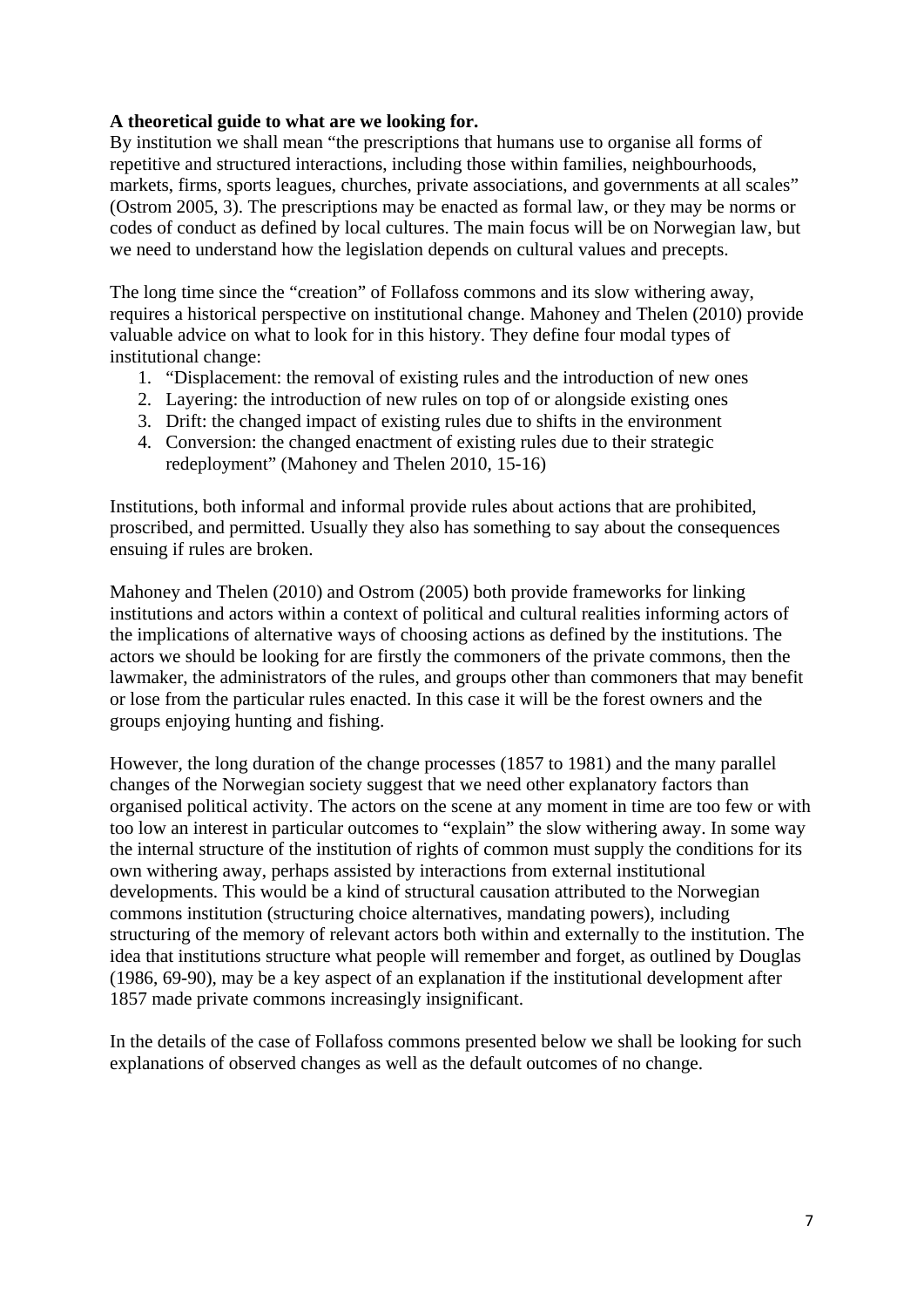

*Figure 1* A map of factors affecting how new legislation is enacted and used. The arrows should not be read as causal in the simple sense. They indicate the flow of time.

# **Part 1: History of rights to timber in private commons**

The context of the commoners of Follafoss commons has gone through several phases. The first phase runs from 1801 to 1857. During this period we see the fortunes of timber merchants varied and Follafoss was sold several times. One may presume that the exploitation of the timber was high. In many places within the country the dissatisfaction was growing. In 1837 the Norwegian Parliament enacted a system of municipal government<sup>15</sup>. It is known that in some places around the country the local municipalities took an active interest in the management of local commons (Høyesterett 1916). The municipal servants were used to make the situation of the commoners more visible. Follafoss commons was in 1850 located in Beitstad municipality and their rights of common were clearly stated in the title deed from 1801. In 1850 a group of commoners from Follafoss complained to the municipal government that the owner of the commons had cut so much timber that their summer farming activities were threatened. If logging continued in the same unsustainable way they would be unable to use their summer farms. This would be in violation of the conditions for the sale to a private owner, the commoners complained. The complaint was sent to the state's representative in the county who replied that this was a case for the courts. Nothing more came of this, and in 1858 a report from the municipal government to the state's representative in the county refers to the fact that many farmers had had to stop summer farming in Follafoss commons due to the conditions of the forest (Høyesterett 1937, 159-160).

The second phase can more roughly be said to run from 1857 to 1937. In the above mentioned 1857 act, the Norwegian Parliament started to clarify the situation for the commoners. The act from 1857 stipulates that the commoners shall establish a common board for governing their joint exploitation of the resources. In 1858 an effort to create an organisation for the commoners of Follafoss failed. In the neighbouring Kvernaa commons they succeeded. The parliament continued its work of clarification in 1863 when legislation on the forestry service

<sup>1</sup>  $15$  For a survey see Bukve (1993).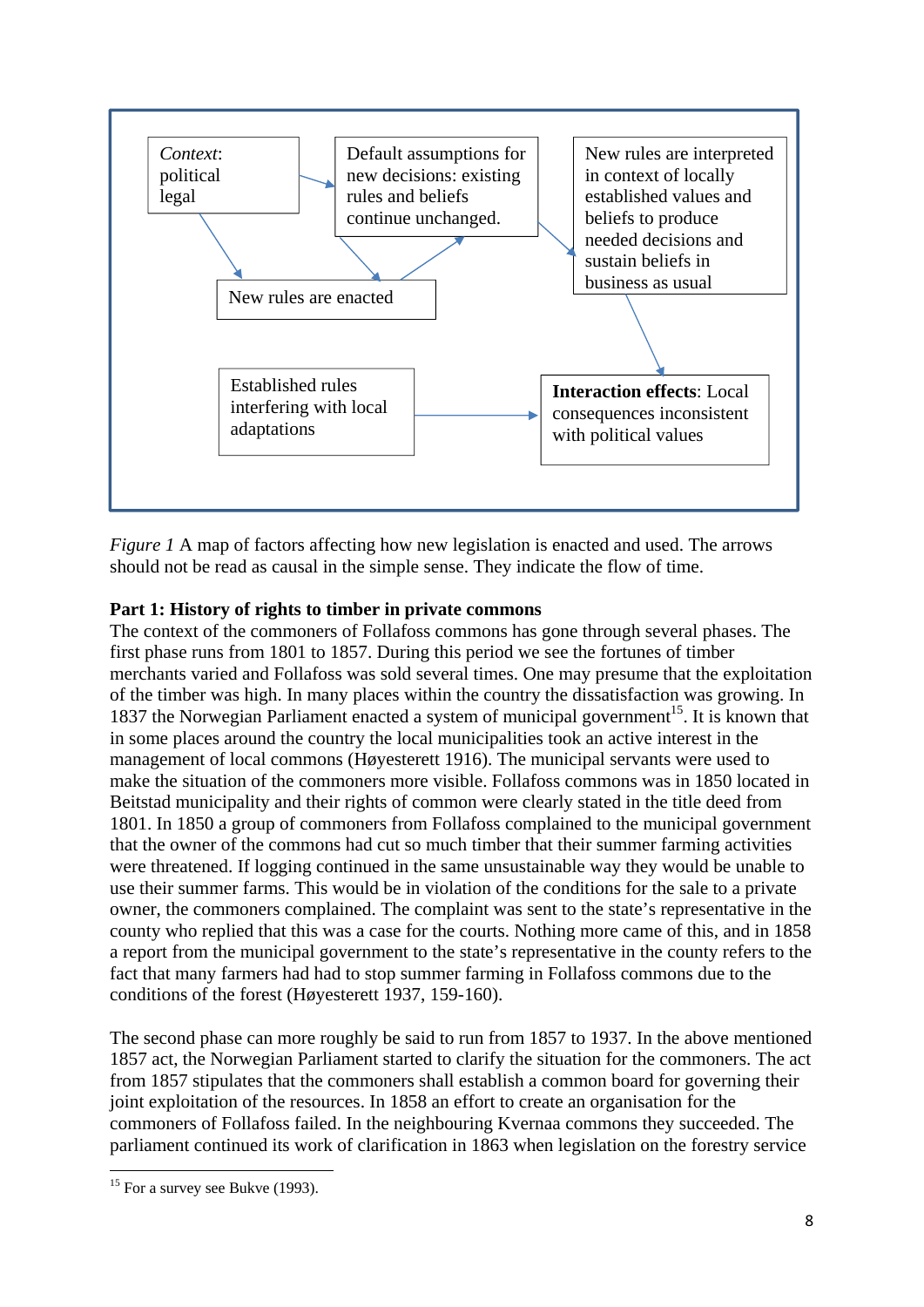also relevant for commons like Follafoss was promulgated. The legislation stipulated that private commons like Follafoss should be subdivided in a land consolidation process with one part becoming a private forest without rights of common and another part an ordinary Bygd commons. In 1886 the Ministry for the interior came to the conclusion that the situation in Follafoss did not warrant any such subdivision<sup>16</sup>. In the case between the commoners and the owner of a part of the old Follafoss commons judged by the Supreme Court in 1937 (Høyesterett 1937) the judge takes this as one of several indications that the commoners had not exercised rights to log timber for house building.

The non-use that was observed by the Supreme Court must be understood in the context of the history of the public administration of the forests in the King's commons in the county. Since the late 17th century, an administrative practice had developed in some counties all over the country, usually managed by the local sheriff, for requiring payment of fee and permission for logging, letter of approval for the use of summer farms and fishing in lakes, and payment of a tax on the use of mountain meadows. In North Trøndelag this had developed much further than in the counties to the south, including payment of some kind of land rent (bygsel) both for summer farms and for fishing rights in a particular lake. This administrative practice had continued and been strengthened despite advice to the contrary from lawyers in the ministry. Lein (1993) refers on pages 59-60 to a letter from the government lawyer Dunker dated 20 April 1868 advising against taking to court farmers that had not obtained the permissions the sheriffs deemed to be mandatory. They were not mandatory or required by law according to the government lawyer. Initially these letters of permission from the sheriff were written on demand from the local users who wanted protection from local competitors. Later on, the administrative authorities used them as an income generating mechanism.

The timber rights was the main question before the court in 1937 and the judge weighed all evidence in favour of the view that rights to timber for house building had not been exercised for such a long time that it now, in 1937, must be void. The owners of the ground should be able to act on that as a fact.

There were many forces contributing to the fact that in 1937 the commoners could not prove that their timber rights had been used for a long time. But the judgement also confirmed that there was no doubt about the other rights of common stipulated by the title deed of 1801 (in particular the judgement discussed rights to summer farming (including timbers necessary for that) and fishing)<sup>17</sup>. The exercise of these rights was based on ancient custom, not on any contract or rights acquired by adverse possession. The judgement also added that the right to summer farms at this time could not be considered to belong to the inhabitants of the municipality<sup>18</sup> in general but in current circumstances the right to summer farm must be considered to belong to a specified group of farms. The rights to hunting and fishing,

<sup>&</sup>lt;sup>16</sup> The act of 1863 stipulated that the subdivision should be done by voluntary agreement, but if no voluntary subdivision had been agreed on within 20 years of the act going into force, the subdivision would be enforced by the state; See section 43 in Act 1863-06-22 on forest management [Om Skovvæsenet] (Stortinget 1863 [1905], 461-477). The subdivision process had intended to dismantle all private commons. However, rights of common to pasture, fishing, and hunting proved difficult to subdivide in the fashion stipulated by the act. Hence many private commons proved difficult to remove in this way (NOU 1985, 14-15). Exactly how many such private commons there were, and their location, have never been investigated as far as we have been able to determine.

<sup>17</sup> The farmers *"… kjennes ikke almenningsberettiget til hugst til gårdsbehov i Follafoss almenning med Færgelia, men for øvrig berettiget til å utøve de almenningsrettigheter som ved kongeskjøte på denne almenning av 14. januar 1801 blev almuen forbeholdt."(Høyesterett 1937, 167)*

<sup>&</sup>lt;sup>18</sup> The community called "bygd" was often interpreted to refer to the municipality. In 1937 municipalities were much smaller than today.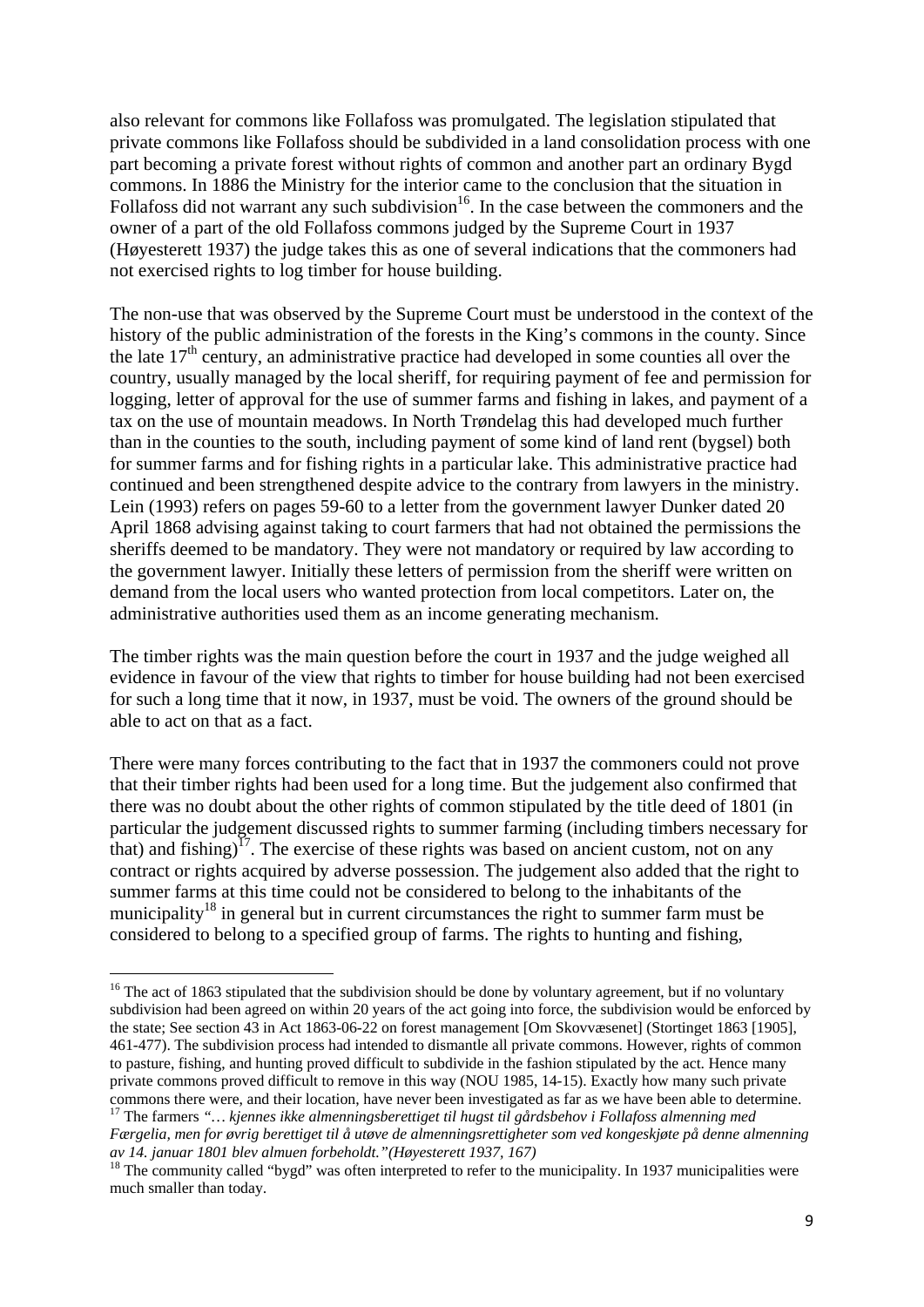however, belonged to the public of the community as the title deed of 1801 stated. We shall however, take note that the title deed does not mention hunting explicitly. We shall return to this.

This conclusion about the rights of common can be contrasted with the conclusion of a government commission of inquiry into conditions of State commons in North Trøndelag County in  $1861-1865^{19}$ . The conclusion was that rights of common as defined by law did not exist in this area. All rights that farmers exercised on state lands were based on contract as evidenced by the payment of fees, or on adverse possession. The shift in opinion from the 1860s to the 1930s says something about a shift in attitudes and perceptions among the bureaucratic elite.

The 1937 Supreme Court case was based on a judgement of the lower court<sup>20</sup> from 8 October,1934 (Høyesterett 1937, 167-172) where the owners of Follafoss were held to be right in believing that there were no rights of common at all. The presiding judge dissented. In his explanation for dissenting to the judgement, he argues that the clear conclusions of the government commission of 1861-65 became the foundation for the management of the state commons and was a probable reason why also private owners of commons tried to stop logging and other use of rights of common in this county. The owner of Follafoss in 1866 promulgated a warning against logging in his forest and apparently, he succeeded. However, according to the judge, such success could not invalidate the rights of common since these were of a nature that they could not disappear just by not being exercised. The judge also comments that even though the owner was able to stop logging and limit summer farming the local public still in 1934 had clear ideas that they had such rights based on old customs and legislation.

In the history up to the 1937 judgement no trace has been seen of ideas that rights of common might be a more generic category of rights than those explicitly stated in the act from 1857. On the contrary, since the  $17<sup>th</sup>$  century, the trend had been to limit the exploitation of the commons. The quantity of timber has been limited to what was needed on the farm. The number of cattle one could put out on pasture has been limited to the number one could feed during the winter. The number of commoners has been limited by requiring that they are active farmers within the bygd (community). And, as seen here, the exploitation of the commons has been limited by removing rights altogether when they had not been used for a long time. The decision of the Supreme Court in 1937 made the loss of timber rights final and concludes the second phase in the history of Follafoss commons.

#### **Part 2: History of rights to hunting of small game without dog and to fishing**

The third phase of the history has roots partly in the 1899 act on hunting and partly in the 1919 sale of Follafoss to North Trøndelag County (more on this below) and ends in 1982 when the loss of hunting rights to small game is final.

The commoners of Follafoss private commons had lost their rights to timber for house building. But they still had "the rights of summer farming ("Sæter"), mountain fields,

 $19$  The commission has later been criticized for having a mandate both to establish the facts of the commons, primarily their boundaries, and to judge if they found breaches of the law (Landbruksdepartementet 1958, 23) . It has later been assumed that the farmers would be hesitant to tell about use of rights of common if they had not paid their usual fee. The fee was later explained as an illegal administrative invention that could not change the law. More in note 31 below.

 $20$  The court consisted of one professional judge and two lay persons.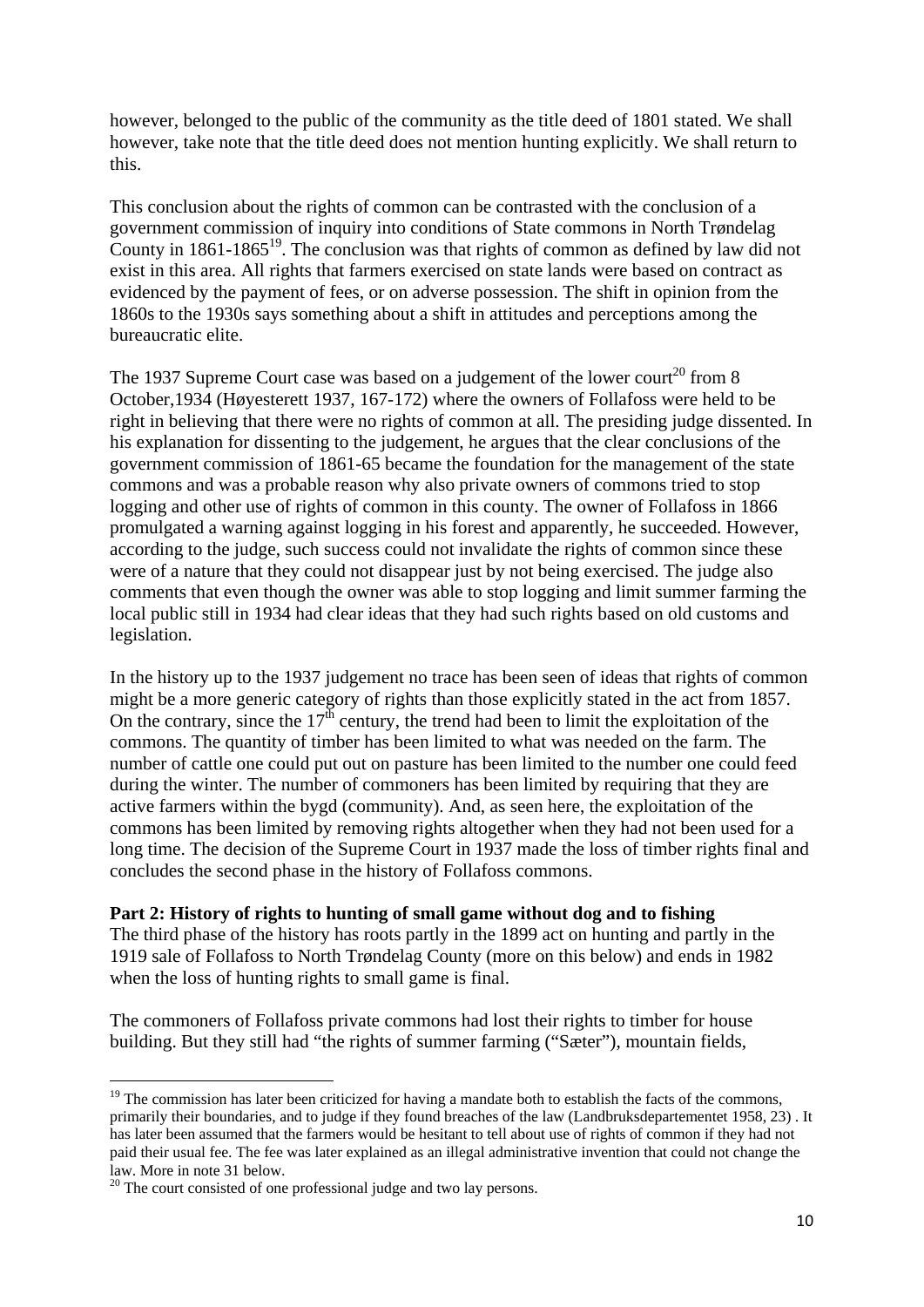fisheries, fuel wood, fencing material" as the title deed stipulated. We take note that the title deed issued by the King did not mention anything about hunting rights while fishing is included.

Law has regulated hunting since the  $12<sup>th</sup>$  -  $13<sup>th</sup>$  centuries. But the text of these laws is not easily interpreted. The current consensus (Austenå 1965; Kjos-Hanssen 1983) is that predators were open access for everyone. The exception is hunting of bears in winter lairs that could be publicly declared as a right belonging to the person who marked the  $\arctan^{21}$ . This lasted until  $1932^{22}$ . Big game (moose, red deer, reindeer) could be hunted only by land owners. But according to the Act from 1276 (Taranger [1276] 1915, 155) hunting of moose (and by implication all big game) was open for all outside of private lands. Bye and large the 1276 act was in force until 1687. By then the commons of 1276 had become the King's commons. But for the wilderness areas that were not known as King's commons, the identity of the landowner(s) was not always clear. Large areas of land were in joint co-ownership (sometimes with individualized resource specific rights) by farms in the relevant areas. By the mid-18<sup>th</sup> century hunting of big game in the commons required permission by the King's representative. Hunting of small game in the commons seems still to have been open to everybody. In out-fields that were not recognized as commons the right to hunt small game required hunting without dogs<sup>23</sup>. An attempt to make hunting of small game without dog into a landowner right in 1730 created such uproar that the legislation was cancelled<sup>24</sup>. Other minor changes occurred, but overall, the ancient rules were in force until 1899. The 1899 legislation set down the basic principle that the right to hunt belonged to the landowner and by this time it was clear that this meant the owner of the ground. However, the tradition that differentiated among owners of land, forest, pasture, etc. created difficulties since the earlier differentiation did not consciously see ground as different from other valuable rights. The problem was clearly present in the large areas that in 1899 were co-owned in one way or another<sup>25</sup>. It was not a problem in the commons as defined in the act from 1857. These got their own paragraphs in the new act on hunting (Stortinget 1899 [1907], §§4-6). The act makes it clear that in private commons as well as bygd commons the right to hunt belongs to the owner of the ground. But in addition, the population of the community where rights of common exist also has right to hunt small game without dog.

The main argument in 1899 for limiting the hunting rights to the landowners was to limit the unsustainable quantity felled. In the latter part of the  $19<sup>th</sup>$  century, the guns improved and both predators and game populations declined. The open access hunting made it difficult to monitor and enforce quantity restrictions. This was clearly a concern for hunting in the large co-owned areas. The act introduced the right for anyone with hunting right to call upon other holders of rights to create a local board with powers to regulate hunting in cooperation with

<sup>&</sup>lt;sup>21</sup> See Chapter 58 in the Book on Land Tenure (Landsleiebolken) page 153-154 in Taranger ([1276] 1915). Also in 18<sup>th</sup> century this was official policy, see Elgmork (1996).<br><sup>22</sup> Act 3 March 1932 No 2 changing section 10 of the Act 20 May 1899 on hunting and trapping (Stortinget 1899)

<sup>[1907]).</sup> 

 $^{23}$  The differentiation of rights according to the use of dogs or not on the hunt goes back to Magnus Lagabøter (Taranger [1276] 1915, 154-155)

 $^{24}$  Kjos-Hanssen (1983, 54); Rasch et al. (1845).

<sup>&</sup>lt;sup>25</sup> The act was considered to be inconsistent when section 1 was compared to section 3 (on hunting in co-owned areas). The legal interpretation was resolved in two judgments by the Supreme Court in 1916 and 1959. The interpretation was that the right to hunt for both owners of the ground and owners of specified resources was present only in co-ownerships originating in old style functional subdivisions of resources, not in other kinds of co-ownerships (Austenå 1965).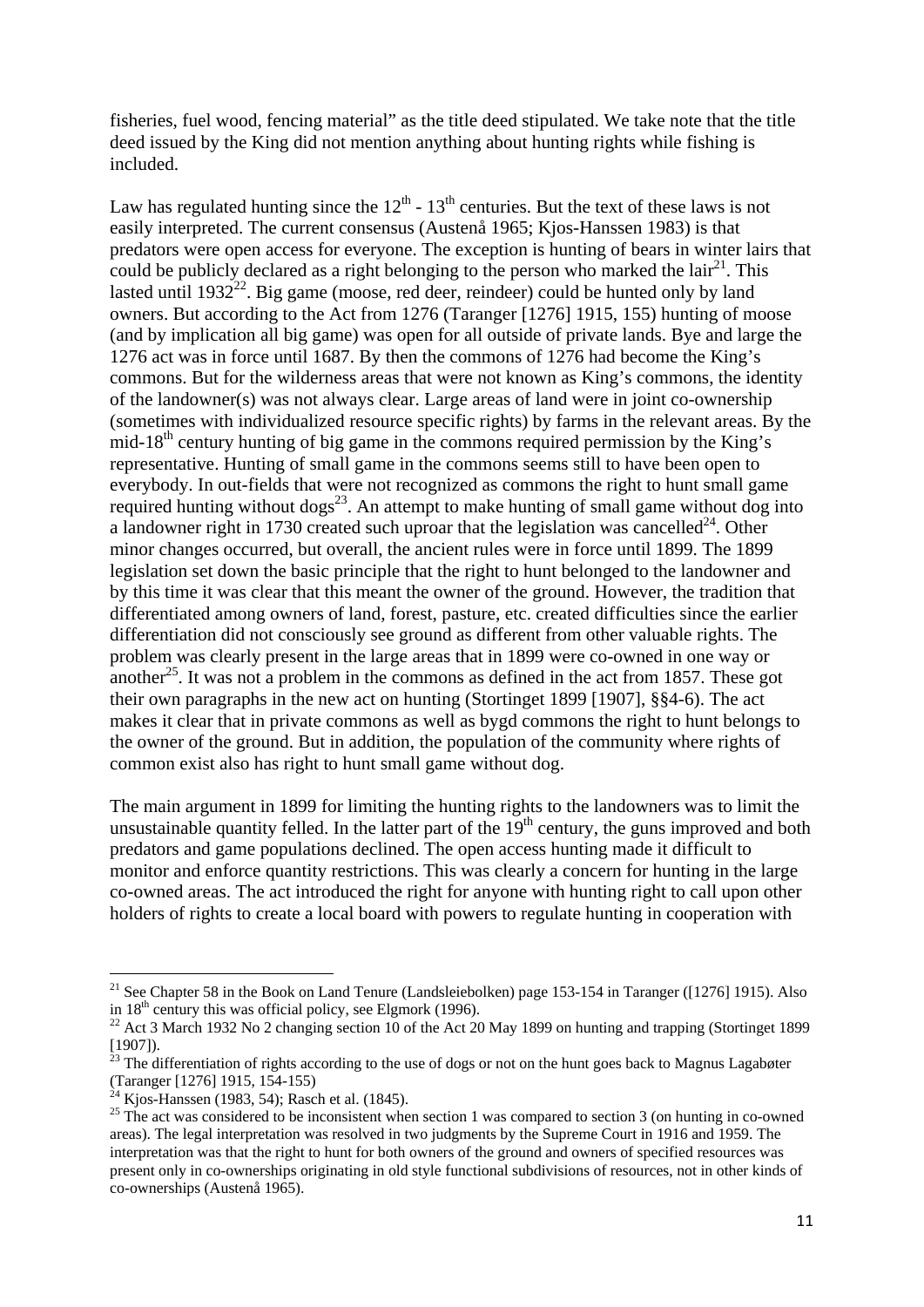the municipal board of wild-life management according to by-laws that had to be confirmed by the states local representative, the county governor.

We take note that this formula for management was repeated in the 1920 legislation on state commons and seems rather similar to the more recent management system for the statutory hunting commons (jaktvald) that regulates hunters and hunting activity in cooperation with the municipal boards of wildlife management. The somewhat tentative introduction of comanagement in the act of 1899 seems today to have transformed into a successful adaptation able to handle the potentially unsustainable activities of hunters.

The act on hunting and wildlife had major revisions in 1932, 1951, and  $1981^{26}$ . The rules about hunting rights were slightly restricted on all occasions. The major topic in the public debate was the opposition between those who wanted restrictions based on monopoly rights for the owner of the ground and those who wanted to ensure that also non-owners of the ground were granted rights to hunt in some way. The mining workers living near Follafoss belonged to the last group. The Norwegian Association of Hunters and Anglers was in favour of the strengthening of the ground owner rule. But the strengthening of this in the 1932 act probably also led to the creation of a separate Labourers Association for Hunters and Anglers (Kjos-Hanssen 1983). In the 1951 act, a major concern was the access to hunting for the general population. The goal was to encourage the formation of hunting commons with ability to sell hunting rights. The attempt in the 1951 act was, however, not usefully formulated. The changes introduced in the 1981 act did not lead to any development either. Only after changes enacted in 1992 did the co-management in the area of wildlife management take off. We may note that it took almost one hundred years of trials and adaptations.

The hunting rights in private commons like Follafoss, remained unchanged in 1932. In 1951 hunting of fallow deer, roe deer, and beaver were added to land owners rights and not seen as small game as before (Stortinget 1951 [1960]). In the government commission preparing a new act on wildlife (NOU 1974, 96,122) it is proposed to retain the rule on hunting in private commons that the 1951 act had. But in the government's proposal to the parliament (Miljøverndepartementet 1980) this rule has disappeared without comment<sup>27</sup>. The big issue is improved access to hunting for the public, introduction of a testing procedure for new hunters, and a general rule that all wildlife is protected unless the act allows hunting. The discussion in the parliament did not mention the deleted rule about hunting in private commons either. The debate concerned the rule about making access for the public easier. We should note that the parliament insisted on a voluntary approach to co-management. Thus, as of 1 January 1982, the local public of Follafoss, the members of one of the community that had enjoyed rights of hunting small game without dog, had lost their right to hunt.

The inconsistency between the emphasis on access to hunting for the public and the removal of the rights for the local publics around private commons creates questions about why this happened. There are no clues to why this happened, and without any kind of access to persons or minutes from the discussion within the Ministry we can only guess<sup>28</sup>. One possibility might

<sup>&</sup>lt;sup>26</sup> The changes of 1932 were enacted as changes to the 1899 act, see Stortinget (1899 [1907]; 1932; 1951 [1960]; 1981 [1986])

<sup>&</sup>lt;sup>27</sup> The Ministry of the Environment is closest to acknowledging the change when it says that they have simplified the rules for right to hunting. Then they immediately go on to discuss rules for improving public access to hunting never thinking of how the removal of the paragraph on private commons will affect the public access to hunting.

 $28$  The Minister of Environment at that time (1980-10-31), when Ot. Prp. Nr. 9 (1980-81) was presented, was Rolf Arthur Hansen (Ap/ Labour Party).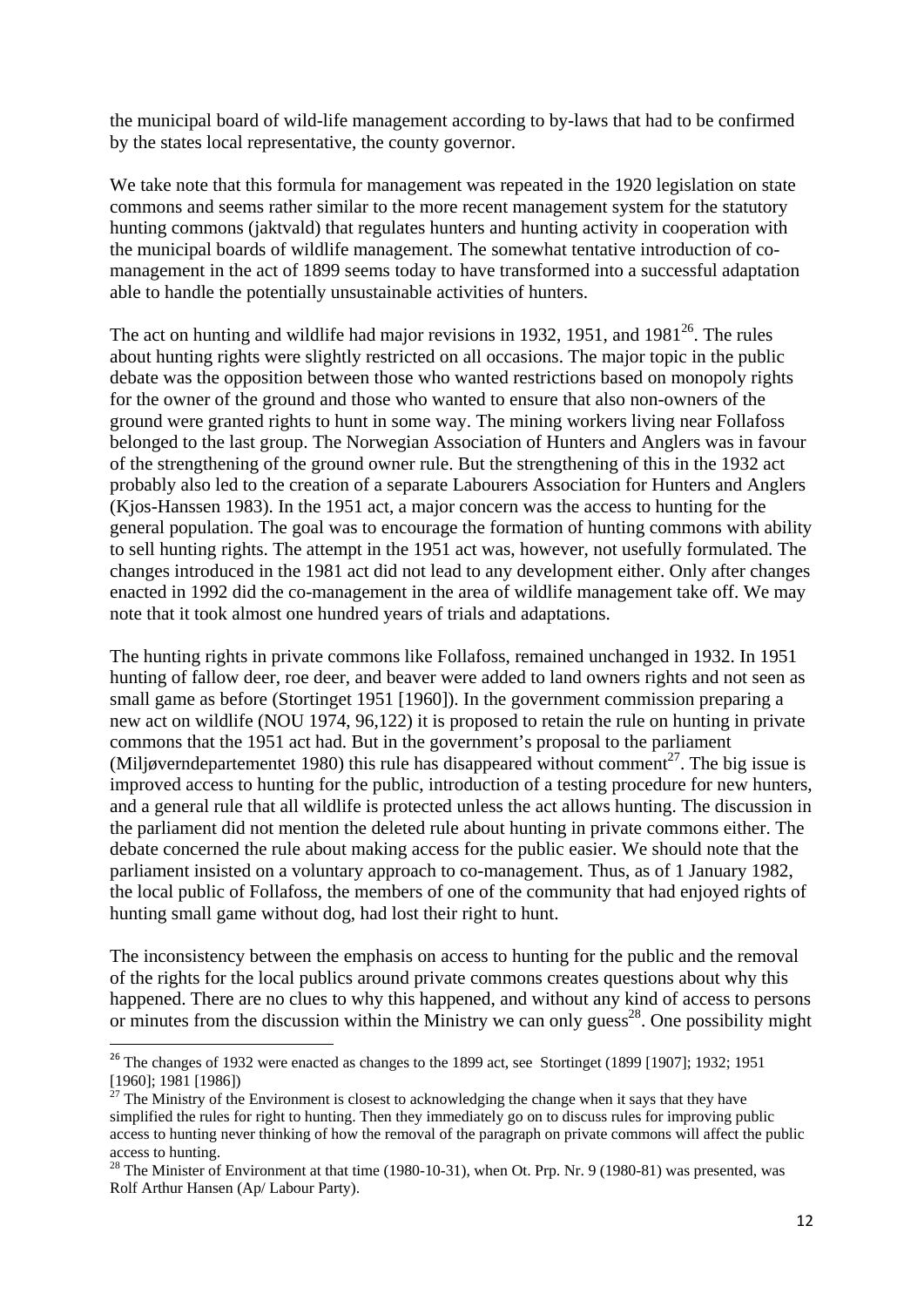be that in the public mind "private commons" had disappeared to the point that the bureaucrats in the Ministry did not understand the significance of the section. Hence, they thought of removing it as a simplification. Another consideration might have been the goal of equalizing access to hunting and fishing for all citizens. Then particular rights for certain communities would be a complicating fact.

#### *Fishing*

The right to fishing has gone through a similar process. In the act on fishing anadromous fish and fishing in freshwater from 8 March 1964 (Stortinget 1964 [1966]), the right to fish was confirmed to be a right only for ground owners outside state commons and bygd commons if custom, long time use or other legal rules do not say otherwise. The rules were continued in the revised act of 1992. Before 1964 the basic rules for fishing in freshwater and river systems was Chapter 5-11 in Christian V's Norwegian Law code from 1687. Chapter 5-11 confirms that for rivers or lakes on private lands the right to fish belongs to the landowner. The only rule for fishing in the commons (at that time "commons" meant lands outside of private lands) was Section 1. The rule states only that in lakes in the commons everybody has the right to fish according to their share of the commons, and that the lake shall not be leased to anyone in particular.29 One interpretation would be that in river systems within the commons (as defined in 1687) fishing with ordinary means would be allowed for all. This is basically the rules governing the state commons and bygd commons today as long as the fishing is done by hook. The rule from 1687 must have covered also what later became private commons. However, the way the legislation in 1964 was formulated, rights of common to fishing in the private commons disappeared<sup>30</sup>. Hence, fishing rights, like hunting rights, in private commons have been removed by specific legislation. $31$ 

The loss of ancient rights in Follafoss is not unique. In a case judged by the Lagmannsretten in 1999 (Høyesterett 2000) two private commons in Verdal municipality (south of Verran where Follafoss is located) with a similar history of rights of common were found to have ceased to be private commons some time during its 200 year period of existence. The rights to summer farming and pasture had changed from being rights of common to become servitudes. No rights to hunting or fishing remained. However, the Supreme Court found Lagmannsretten in error in this conclusion. There clearly still were rights to summer farming and pasture based on ancient rights of common as late as about 1950. And the following 50 years was too short a period to change any of this. Ancient rights of common do not need formal legislation for existing. But non-use may after a sufficient time make them disappear. One may conclude

<sup>1</sup> 29 «1 Art. Alle Fiskevand i Alminding maa brugis af hver der haver Lod udi, og ikke til nogen i Særdelished bortbygslis.» http://www.hf.uio.no/iakh/forskning/prosjekter/tingbok/kilder/chr5web/chr5\_05\_11.html <sup>30</sup> We may here note that the government commission (Innlandsfiskekomiéen 1948) that prepared the new act on

fresh water fishing did not want to say anything about rights to fishing in the act. They acknowledged that the general opinion was that fishing was a right belonging to the owner of the ground. But they also noted that around the country there was a great variety of fishing rights based an ancient customs and found it impossible to do justice to this in a general act. The government agreed but felt it necessary to give some basic rules, including rules about bygd commons and state lands that were not state commons (in state commons fishing rights were defined by the act on state commons, the Mountain Act) as well as lands owned by municipalities. (Landbruksdepartementet 1955). One may note that lands owned by municipalities as far as possible should be managed and made available to the public in the same way as state lands outside state commons. Lands owned by counties were, rather surprisingly, included here only in 2012 (Stortinget 2012).

 $31$  Stenseth (2005, 221) points to the interesting opposition between the Supreme court judgement from 2000 (Høyesterett 2000) that takes as given that the Parliament can remove ancient rights of common without debate and the Supreme court judgement of 1937 (Høyesterett 1937) taking for granted that the rights of common (minus timber rights) as stipulated in the title deed of 1801 shall continue unchanged.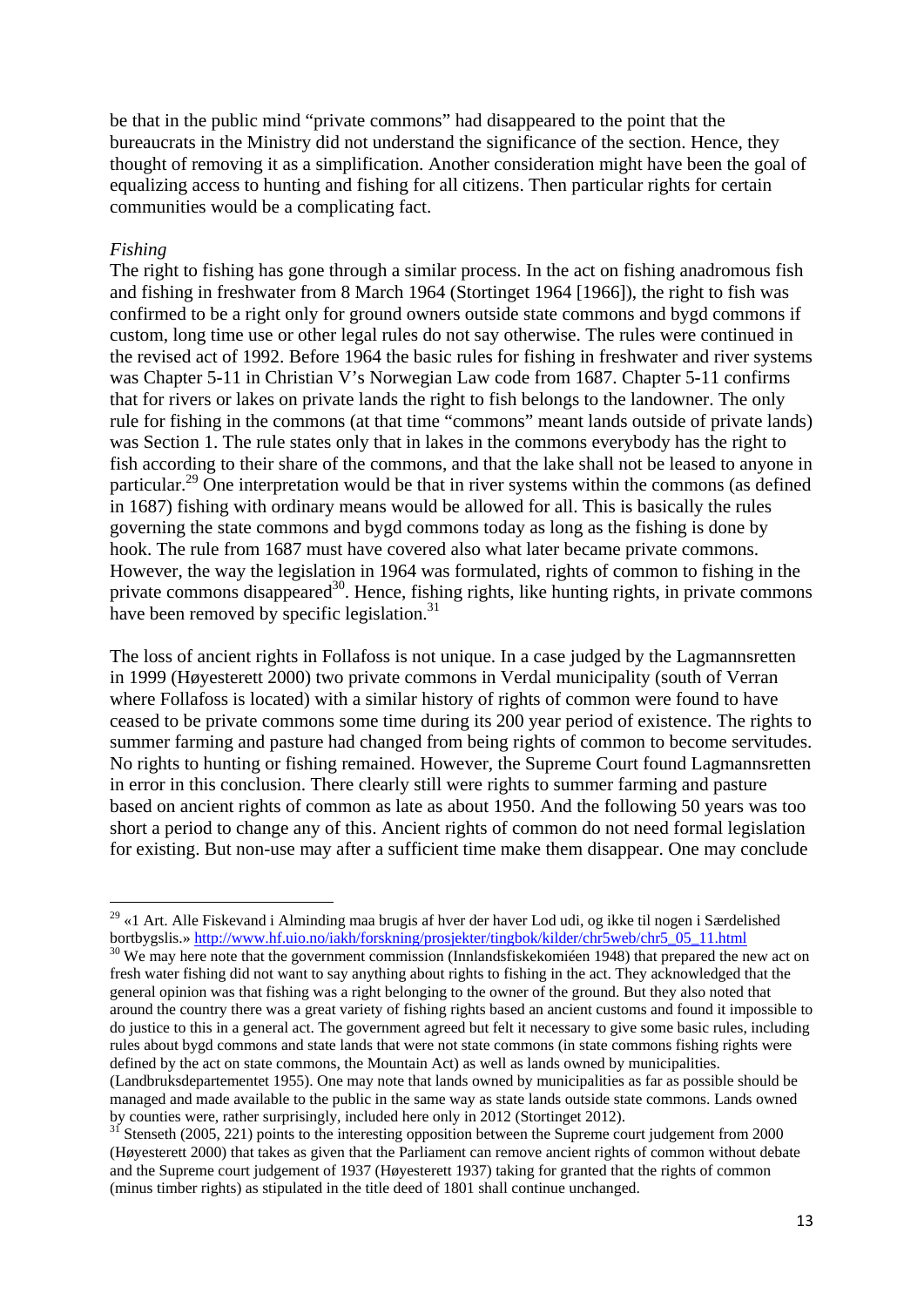that Follafoss still is a private commons but that the rights of common now are reduced to summer farming and pasture.

We may also note that the institutional memory of the Supreme Court is better than the subordinate court. The Supreme Court has in several judgements emphasised that ancient rights of common need no formal legislation to exist and that their removal is difficult. After the 1857/ 1863 limitation of rights there are no positive legal enactments removing rights of common. The possible exceptions are the fishing rights in 1964 and the hunting rights in 1981. However, these removals come about in a somewhat indirect way. First the lawmaker confirms the existence of such rights even though legal theory says it is not necessary. Then the lawmaker removes the rules confirming the old rights and then legal theory confirms that they are gone.

The farmers that finally had confirmed their loss of timber rights in 1937 probably had adjusted to this fact long before the judgement. The community members that in 2000 got confirmation of their loss of fishing and hunting rights have not had the time to adjust to this yet. As far as we can see they have not easily accept the loss, and they have protested along the way without being heard by relevant legislative authorities. In a survey conducted in the spring of 2012 among a targeted sample of the most active users of Follafoss area 53.8% answered that the land owner was not alone in holding rights to hunting and fishing<sup>32</sup>. In the period 1997 to 2011 it was a particularly strong public opinion and debate about these rights. A survey of writings in the local newspaper for the period 1919-2012 confirms this abundantly (Haugset and Berge 2013b; Haugset and Berge 2013a). In the newspaper "Trønder-avisa" from 16 September 2004, for example, Malm hunting- and fishing association (MJFF) encourages their members to hunt for small game without dog in Follafoss private commons without paying the license fee. The year before the land owner had reported similar activities to the police. But the police dismissed the case on grounds that the legal situation was not clear enough for public prosecution<sup>33</sup>. Clearly the local communities of Malm and Follafoss were not happy with the situation created by the national legislation in 1964 and 1981. To understand a bit more of the context for their attitudes and their somewhat delayed reactions we need to look at the history of landowning of Follafoss private commons.

#### **Part 3: History of land ownership to Follafoss private commons**

At the time of the original sale in 1799 Follafoss belonged among the King's commons and had the same status for local communities as the lands the King did not sell. These lands were all over the country. To the south of North Trøndelag they became state commons. But in North Trøndelag they were towards the end of the  $19<sup>th</sup>$  century considered to have another status. Thus the county was for a period kept outside the legislation on state commons (from 1920) like the 3 northernmost counties still are. The state authorities believed the lands owned by the state in North Trøndelag were not commons and classified them as "un-matriculated state lands" together with similar lands in the three northernmost counties. However, in 1926 the act on state commons was enacted also for North  $Trøndelag<sup>34</sup>$  and the process of restoring

 $32$  The question was about who should decide on pricing and distribution of licenses to fish and hunt and listed 3 alternatives: 1) land owner holds these rights, 2) the land owner is not alone in holding these rights, and 3) no opinion on this question, see Table V8.56 in Haugset and Berge (2013a, 117). The question was posed to 708 persons and 292 returned an answer. See also section 4 below. For a discussion of data collection and data quality see Haugset and Berge (2013a, 7-16).

More about this below.

<sup>&</sup>lt;sup>34</sup> In 1990, a special law commission ruled that state lands in Nordland and Troms also were state commons. But the act on state commons has not yet been enacted for these areas. In 2005 the state lands in Finnmark were transferred to a semi-public company, Finnmarkseiendommen, in order to comply with ILO Convention 169 on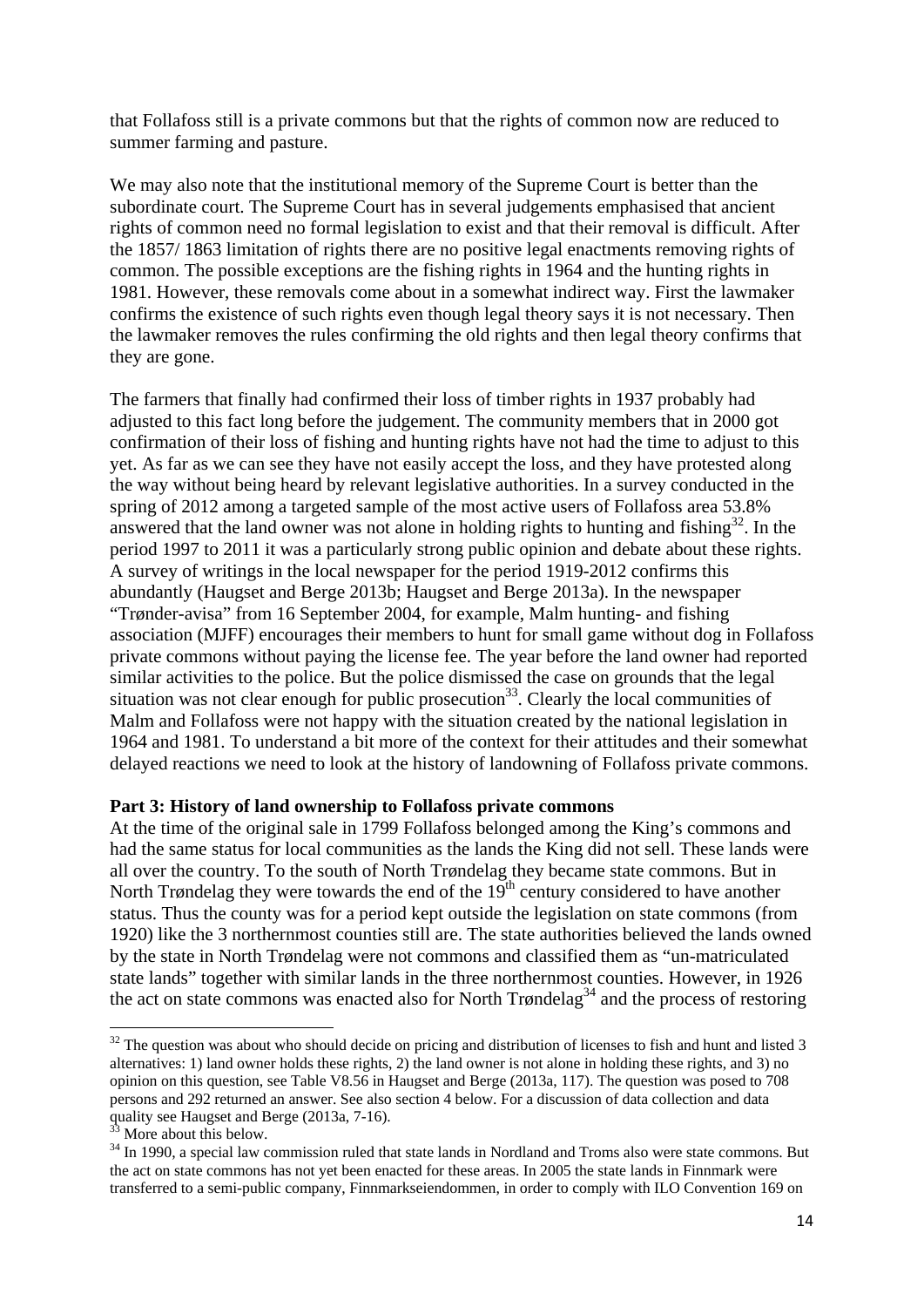the rights of common started on a case-by-case procedure both for state commons and for private commons<sup>35</sup>. In 1937, the Supreme Court confirmed that in Follafoss the ancient rights of common to timbers had lapsed due to non-use. In 2000, the same court concluded that ancient rights to fishing had been removed by an act of Parliament in 1964 and rights to hunt in 1981. Unless particular contracts or servitudes said otherwise the hunting and fishing rights belonged unstinted to the land owner.

The history of Follafoss private commons has been bound to the fortunes of the timber trade. During the 19<sup>th</sup> century it changed owner several times. In 1908 Folla Bruk AS who then was the owner, started a pulp mill. In 1919 North Trøndelag County bought the company to get hands on the water rights to start production of hydro-electric power<sup>36</sup>. They stayed on as the owner of Folla Bruk AS and Follafoss until 1983 when the company (Folla Bruk AS) including the forests were sold to Bjørn Lyng (Lyng Industrier). The sale was intended to include a servitude on the forest areas reserving the ancient rights of common to fishing and hunting small game without dog for the local public. The servitude was never created  $37$ . But neither did the new owner of Folla Bruk AS interfer with the public's usage of the area<sup>38</sup>. North Trøndelag County retained a right of prior purchase. In 1989 Verran Bruk (a new name for Folla Bruk) was sold to Norske Skog (Haugset and Berge 2013b, 13). North Trøndelag County did not use its right of prior purchase, mainly to encourage the continuation of the manufacturing activities of the company. With this sale a more turbulent period for the local public's use of the forest areas ensued. Norske Skog wanted to earn money from selling hunting rights and discontinued the voluntary cooperation with the local hunting and fishing board (Malm jakt- og fiskeområde) and in 1997 they started selling hunting permits. A local action group (later known as Verran Rettighetslag) publicly encouraged people to hunt without permit. They asked farmers to start collecting their sheep on the first day of the hunting period. They more or less dared Norske Skog to take them to court. After the Ruling of the Supreme Court in 2000 Norske Skog felt secure about their rights. In 2003 they reported the illegal activities by hunters and Verran Rettighetslag to the police. However, the police found it impossible to pursue the case without deciding on the issue of the rights of common. This they had no competence to do. In 2004 the forest area was sold again, now to Ulvik & Kiær AS who continued the practice started by Norske Skog of selling hunting permits. The opposition among local hunters was as strongly expressed as before, at least in the newspapers. But what did the ordinary user of the forest area think about this?

One factor that might explain the persistent and long lasting local opposition to the efforts of the landowners to commercialize fishing and hunting is that Follafoss was in public ownership from 1919 to 1982. Legislation on fishing and hunting has tended to treat land owned by public bodies such as municipalities (and more recently counties) in the same way

indigenous and tribal peoples; see e.g. NOU 2007:14 (Del 18). The process where the customary rights of the Saami have been put back on the public agenda by the ratification of the ILO convention 169 acknowledging the Saami as an indigenous people indicates that restoration of ancient customary rights for small groups is possible. Since 1982 there has been several government commissions investigating how Saami customary rights to land and resources can be accommodated by Norwegian law (NOU 2007).

<sup>35</sup> See Landbruksdepartementet (1958)

<sup>36</sup> See http://timeline.nte.no/1919-1923/

 $37$  See note 11 above.

<sup>&</sup>lt;sup>38</sup> In the title deed conveying the land to Folla Bruk AS, dated 30, December 1983, it is said: «De bruksberettigede i området skal uavkortet beholde sine rettigheter i eiendommene. Det samme gjelder almenhetens bruk som skal kunne foregå som tidligere. Dette skal ikke tinglyses.» (Our translation: "Those with use rights in the property shall keep their rights unstinted. The same applies to the public use that shall continue as before. This shall not be recorded in the land register.")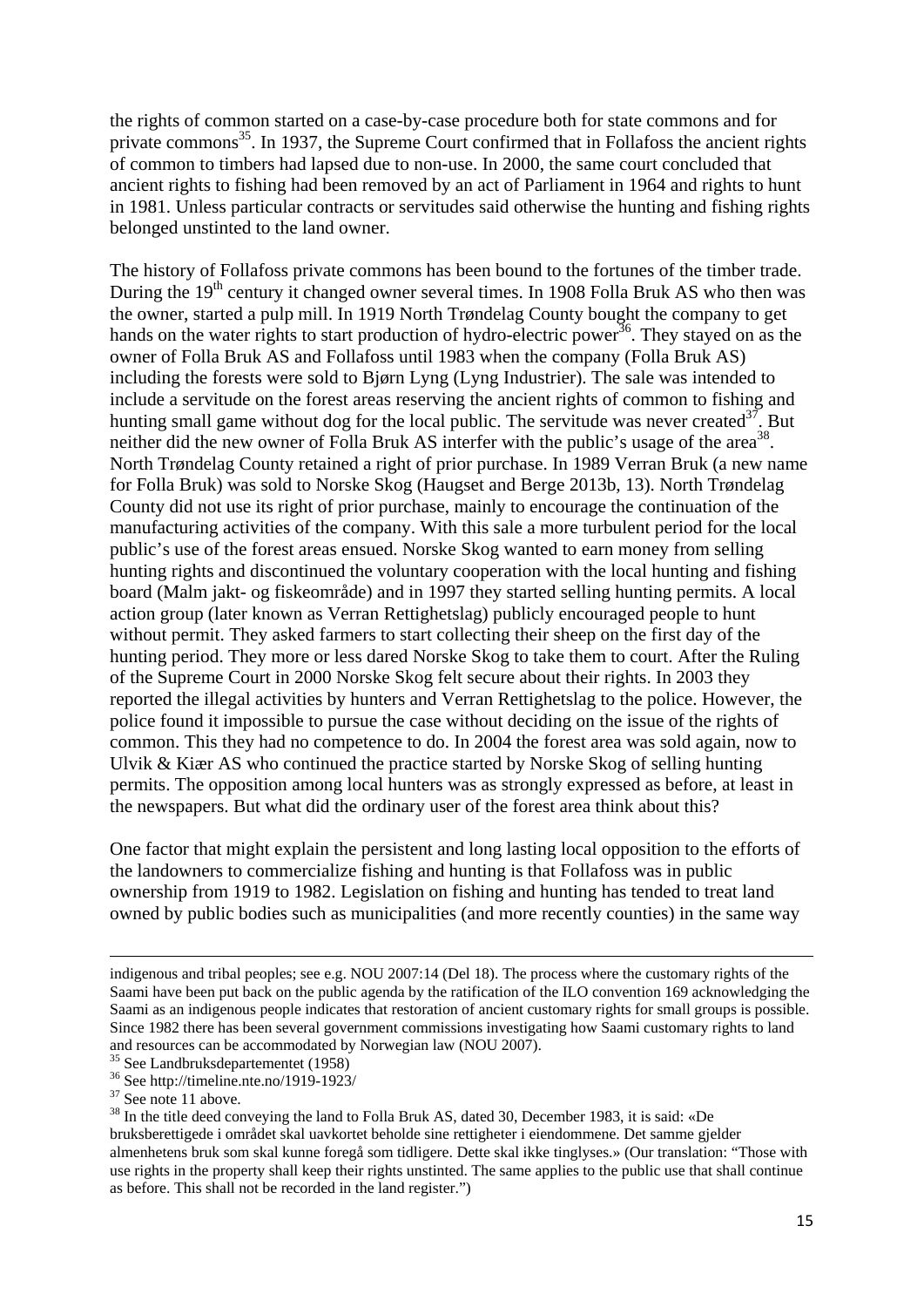as land owned by the state. The county of North Trøndelag followed the practice for municipalities even if counties were not explicitly charged to do so until  $2012^{39}$ . During the sales process before the county sold the land in 1983 both newspaper writings and speakers in public bodies like the municipal and county councils expressed a high degree of uncertainty about the legal status of the ancient rights to fishing and to hunting (Haugset and Berge 2013b) . And as mentioned above, the county intended to create a servitude granting fishing and hunting rights to the local public. The practice of "free"<sup>40</sup> fishing and hunting of small game without dog was supported by established custom going back to the time long before the legislation in 1964 and 1981. Despite the expressed uncertainty in statements from political parties at municipal and county levels, in the public opinion expressed in newspapers the majority was sure of their rights of common to fishing and hunting, and, as seen here, this opinion was not without foundation in historical experiences.

|          | 1801-1919   Proprietor Christen Johan Müller, followed by many similar merchants and |
|----------|--------------------------------------------------------------------------------------|
|          | companies. The owner in 1908 was Folla Bruk AS who started the pulp mill.            |
|          | 1919-1982   North Trøndelag County                                                   |
|          | 1982-1988   Lyng Industrier (Bjørn Lyng)                                             |
|          | 1989-2004   Norske Skog (the pulp mill was sold in 2000)                             |
| $2004 -$ | Ulvik & Kiær AS                                                                      |

| Table 1 Summary listing of owners of the Ground of Follafoss Commons: |  |  |  |  |  |  |  |  |  |  |
|-----------------------------------------------------------------------|--|--|--|--|--|--|--|--|--|--|
|-----------------------------------------------------------------------|--|--|--|--|--|--|--|--|--|--|

 $39$  In the 1964 act on fishing in the rivers and lakes with no anadromous fish there are detailed rules about fishing rights on land held by municipalities (Landbruksdepartementet 1955). For the present study we note that in 2012 the county was added in an amendment to the 1992 act (Stortinget 2012). In section 23 it now says: «Fishing on municipal and county owned land. The municipality and the county shall exploit their right to fish for anadromous salmonids and freshwater fish on their lands in conformance with the purpose of this act, and give a best possible opportunity for fishing for the public for example by selling permission to fish.» (Our translation from Stortinget (1992b)).

<sup>&</sup>lt;sup>40</sup> "Free" fishing is defined as fishing that according to ancient custom or other particular legal rules does not belong to the landowner (Stortinget 1992b, section 5d).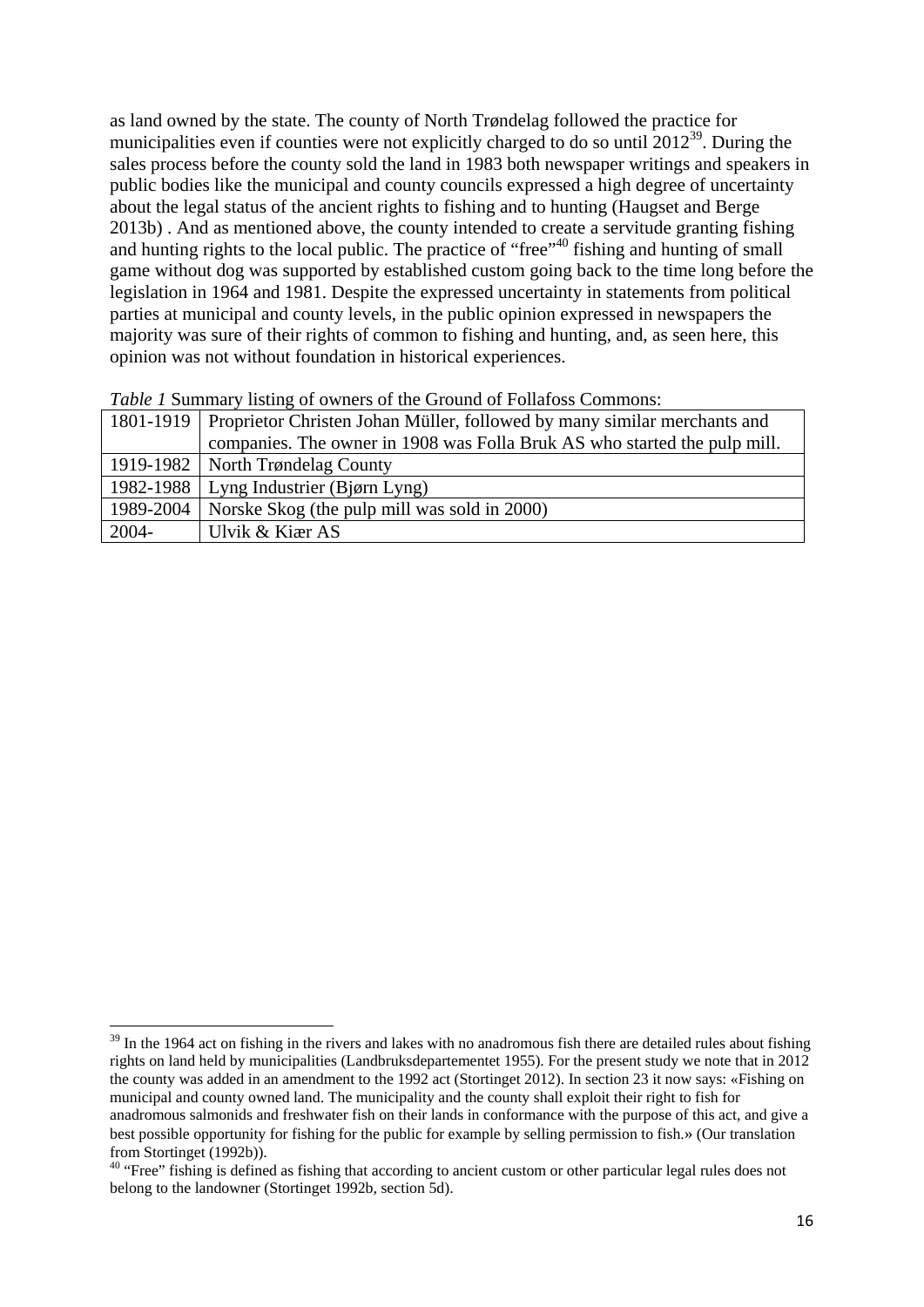# **Summarizing the institutional developments relevant for loss of rights in the commons**

*Table 2* List of the various acts relevant for forestry, fishing and hunting in commons are listed with a short summary of the rules affecting the rights of common.

| 1687 | Christian V's Norske Lov <sup>41</sup> [ Christian V's<br>Norwegian Law - usually referred to as N.L.]                                                                                                                                                          | Provides legal regulation of the exploitation of<br>commons, in particular sections 3-12-1 to 3-12-6<br>and section 5-11-1                                                                                                                                                                                                      |
|------|-----------------------------------------------------------------------------------------------------------------------------------------------------------------------------------------------------------------------------------------------------------------|---------------------------------------------------------------------------------------------------------------------------------------------------------------------------------------------------------------------------------------------------------------------------------------------------------------------------------|
| 1857 | Lov 1857-10-12 Indeholdende bestemmelser om<br>almindingsskove. <sup>42</sup> [On forest commons]                                                                                                                                                               | Defines State common, Bygd commons, and<br>Private commons                                                                                                                                                                                                                                                                      |
| 1863 | Lov 1863-06-22 Om skovvæsenet. [On forest<br>administration]                                                                                                                                                                                                    | Section 42 stipulates that in 20 years at the latest<br>Private commons should be divided into private<br>land and Bygd commons                                                                                                                                                                                                 |
| 1897 | Lov 1897-08-03 Nr. 7 Om valg paa bestyrelser<br>for bygdealmenninger og statsalmenninger. [On<br>election of governors in bygd commons and state<br>commons]                                                                                                    | The act rescinds sections 2 and 7 the 1857 act.<br>However, section 9 in the 1857 act, about election<br>of boards for private commons depends on section<br>7. The situation is the same after revisions and<br>replacement of 1897 act in 1936 and 1992                                                                       |
| 1899 | Lov 1899-05-20 Nr. 2 Angaaende jagt og fangst<br>(jaktloven). [On hunting and trapping]                                                                                                                                                                         | The act makes hunting into a right for the owner of<br>the ground. It includes rules about rights for<br>community members to hunt in state, bygd and<br>private commons, and rules prohibiting the<br>severance of the right to hunt from the ground<br>ownership for more than 10 years                                       |
| 1920 | Lov 1920-03-12 Nr. 5 Om utnyttelse av<br>rettigheter til beite, fiske, jakt og fangst m.v. i<br>statens almenninger (fjelloven). [On the<br>exploitation of rights to pasture, fishing, hunting<br>and trapping etc. in state commons (The mountain<br>$act)$ ] | The act provides rules about hunting and fishing in<br>state commons, making fishing and hunting small<br>game without use of dog into an all men's rights<br>provided the stipulated fee is paid.                                                                                                                              |
| 1951 | Lov 1951-12-14 Nr 7 Lov om viltstell, jakt og<br>fangst. [On wildlife care, hunting and trapping]                                                                                                                                                               | Section 15 continues the rule for private commons<br>introduced in the 1899 act. Hunting rights cannot be<br>severed from the ground for more than 10 years at a<br>time.                                                                                                                                                       |
| 1957 | Lov 1957-06-28 Nr 16 om friluftslivet (on out<br>door life)                                                                                                                                                                                                     | The act secures the right for every person to roam<br>across wilderness areas and in forests without<br>regard to ownership status as long as due care is<br>taken not to impose unreasonable burdens on the<br>landowner. This includes the right to enjoy the land<br>by camping and bathing, by picking berries and<br>nuts. |
| 1964 | Lov 1964-03-06 om laksefisket og innlandsfisket.<br>[On fishing for salmon and in freshwater]                                                                                                                                                                   | The act rescinds N.L. section 5-11-1 and in the<br>1920 act it adds rules about access to fishing for<br>citizens of other countries than Norway. Fishing<br>rights cannot be severed from the ground for more<br>than 10 years at a time.                                                                                      |
| 1981 | Lov 1981-05-29 nr 38 Lov om viltet (viltloven).<br>[On wildlife]                                                                                                                                                                                                | The act removes the rules about hunting rights in<br>private commons. But it retains rules about hunting<br>rights in co-ownerships, also for those without full<br>ownership (only use rights), and the board for<br>wildlife management (Viltnemnda) is instructed to<br>work for increased public access to hunting.         |

The rules promulgated by Christian V' Law Book provides the foundation for the new layer of rules from 1857 and 1863.

<sup>1</sup> <sup>41</sup> The text can be found in Kong Chritstian V (1687 [1995])

 $42$  Acts are usually listed with author "Stortinget" and the year as displayed in the title of the act.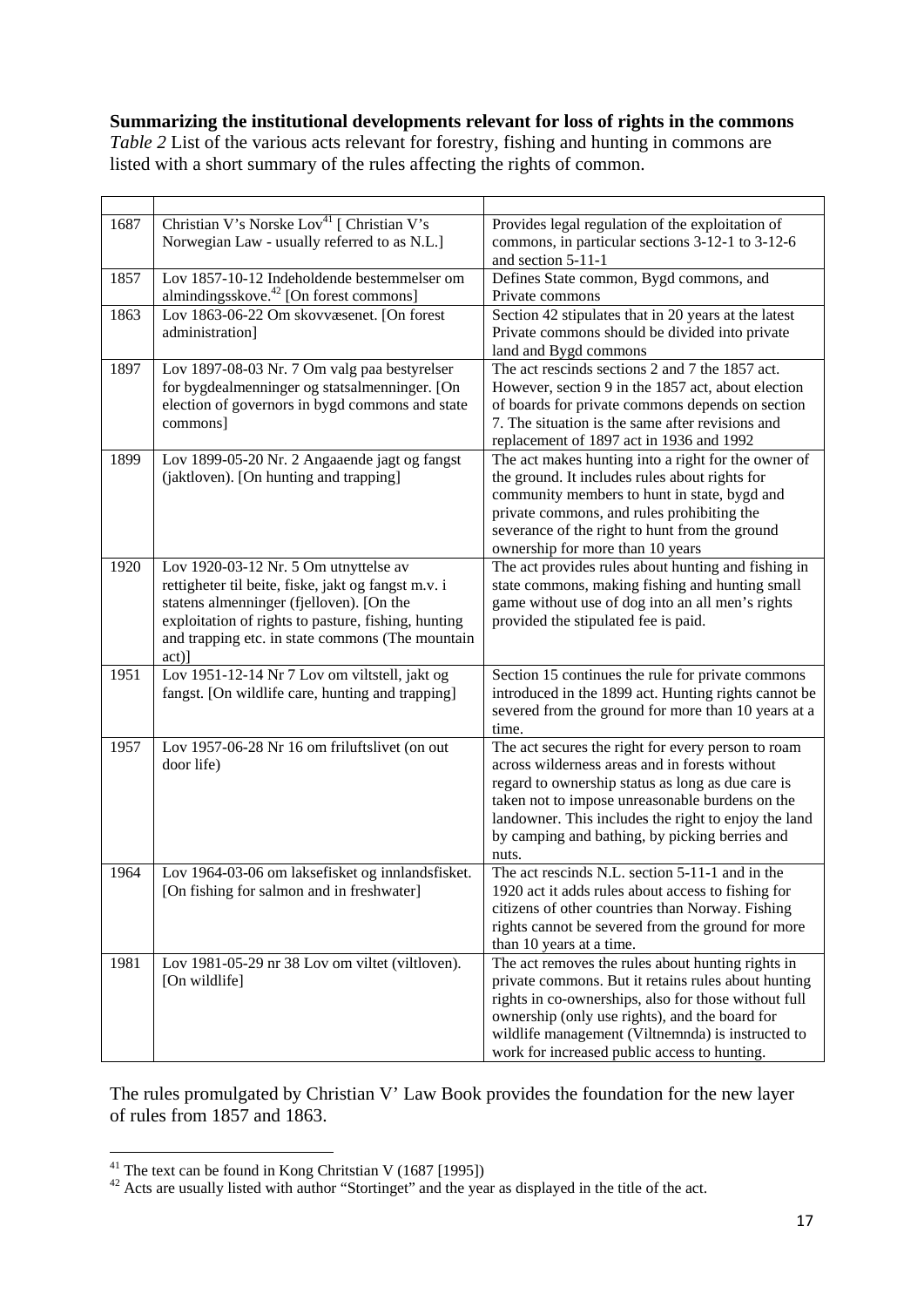One may reasonably stipulate two reasons for the disappearance of customary rights like those we investigate here. The usual reason in Norway has been that people stop exploiting the resource due to changes in technology and/ or incomes. After some decades, the custom based right is void. The other way is for the legislator to enact a rule to make some specified exploitation illegal or devising rules for removing them. This was part of the 1863 legislation on forest management (Stortinget 1863 [1905], 461-477). Both of these processes are part of this story. However, the occurrences in 1964 and 1981 do not really fit either of them.

The link between ancient customary law and formal legislation is not easy to navigate. Rights of common have never been created by an act, but they have been regulated at least since the first written legislation in the  $13<sup>th</sup>$  century, and more recently reaffirmed in legislation on state commons and "bygd commons". For "private commons" the trend has been to remove as much as possible of the ancient rights. One problem we want to understand is how or why the process of removing rights of common from private commons was pursued so persistently. The first round of enclosure following the 1863 Act did not succeed where pasture, summer farming and fishing was more important to the commoners than timber. These rights were difficult to distribute equitably in a land consolidation process and they were of small significance to the timber merchants who had bought the land. Nothing happened. Commoners were as far as possible using their rights as of old. In the 1897 act on election of governors in bygd commons and state commons rules about governing private commons in the 1857 act were removed (Stortinget 1897 [1907]). On the other hand, the 1899 act on hunting and trapping got a paragraph securing the traditional hunting rights in private commons as in the other commons. But most people seemed to forget about them.

By 1909 the director of the forest management was convinced that there could not be any more instances of private commons: "According to section 25 in the Act on Forest Management [Om Skovvæsenet] of 22 June 1863 (cpr. Act of 12 October 1857 on Forest Commons) those commons owned by at least half of the farmers with rights of common to timber were seen to be Bygd commons and other commons owned by private persons to be Private commons. These last should according to the just mentioned act's section 42, upon the termination of a period of 20 years after the act entering into force have been divided between the owners and those with rights of common whether these wanted a division or not. The part of the commons that after the division fell to the group with rights of common, should according to the Act on forest commons, section 38, be treated according to the rules pertaining to bygd commons. Since all private commons that are known now, have been divided, there ought not to be any more." (our translation from Skogdirektøren (1909, 131)).

After decisions of the Supreme court in 1930 and 1937 (Høyesterett 1930; 1937), professionals reluctantly had to admit that private commons still existed. But apparently, then again they were "forgotten". Professionals in land consolidation were in the 1970ies led to believe that no private commons existed $43$ . In the preparation to the law revisions enacted in 1992 they were again "rediscovered". The government paper on the revision of the acts on commons (NOU 1985, 14) notes that two Supreme Court judgements from 1930 (Meråker forest) and 1937 (Follafoss commons) confirm the existence of private commons. In Follafoss the traditional rights except rights to timber were confirmed to exist. In Meråker the right to hunt was confirmed to exist (Høyesterett 1930). But it was stipulated there were no farms with rights to take timber (NOU 1985, 14-15), as the supreme court decision of 1937

<sup>43</sup> Private communication from Hans Sevatdal and Håvard Steinsholt.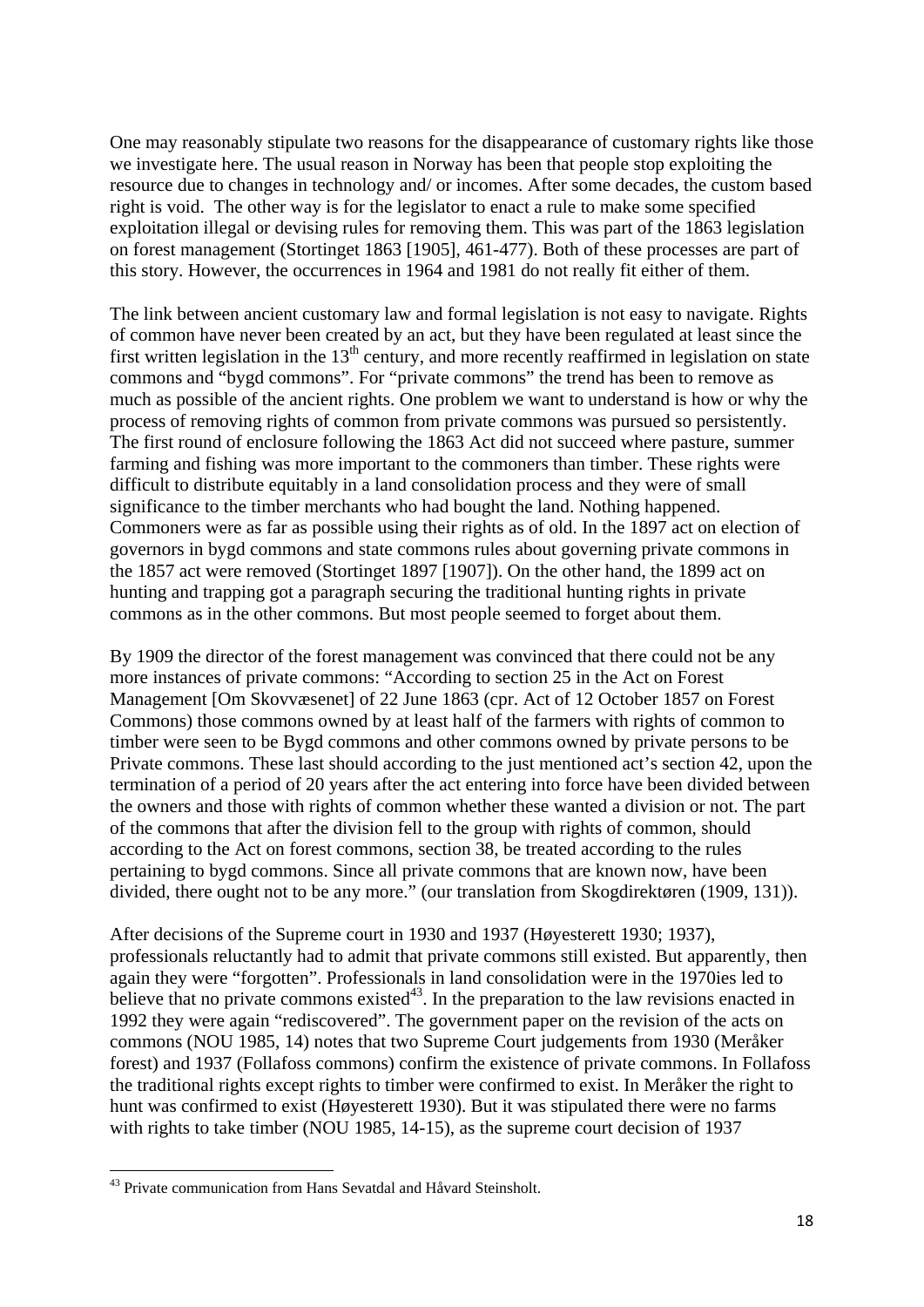indicated, and therefore they seemingly were without much interest. The outcome was one paragraph on private commons in the 1992 legislation mandating the Ministry to provide necessary rules for the governance of private commons (Stortinget 1992a) .

"Forgotten" and "rediscovered" should not be interpreted in its literal sense. We propose here to see it in the light of Mary Douglas (1986, 69-90)'s ideas about structural amnesia. One institutional fact making forgetting private commons easy is that they did not have their own act like state commons (the mountain act) and were after 1883 numerically dominated by the bygd commons. Their "rediscovery" has for example never generated interest in counting how many there were of them and which rights of common were exercised. One might suggest that they were not consciously thought about except where they generated court cases. Otherwise, if they were explicitly mentioned in some official context they were only remembered as a relic of the past without standing or status in contemporary society. This is fairly close to the conditions for structural amnesia suggested by Douglas.

The institutional history of private commons starts with a new layer of rules on top of existing rules about commons<sup>44</sup> with new definitions and specifications of what was prohibited, proscribed and permitted. But it is reasonable to assume that even if some older regulations of the commons were removed or altered the cultural understanding of the commons were unaltered. For the cultural understanding the important part of the new rules was their specification and limitation of what a right of common meant.

While Norwegian society evolved and the practice of agriculture changed the exploitation of the commons could not change. This is a feature of the thinking that is worth noting. It is taken for granted without discussion that the rights of common comprise only those ways of exploiting the commons that the law lists and that is repeated in the clause in the title deed to Follafoss. The alternative view that some commoners of today try to champion is that the rights of common must be functionally adapted to the way agriculture is conducted. If today's agriculture requires electricity, the commoners must be allowed to exploit the commons to produce electricity. For electricity this question was settled in 1963 when waterfalls were seen to belong to the land owner and not being part of the resources that the commoners could exploit (Høyesterett 1963). For other resources with less cash value, the state may lately seem to be more lenient. But this is in the state commons.

Dismantling private commons has been on the agenda since 1863. Since the  $17<sup>th</sup>$  century, the trend had been to limit the exploitation of the commons<sup>45</sup>. The quantity of timber has been limited to what was needed on the farm. The number of cattle one could put out on pasture has been limited to the number one could feed during the winter. The number of commoners has been limited by requiring that they are active farmers within the bygd (community). And, as seen in Follafoss, the exploitation of the commons has been limited by removing rights altogether when they had not been used for a long time. The decision of the Supreme Court in 1937 made the loss of timber rights final.

The limitation and specification of what kind of exploitation comprised the rights of common had long term consequences for all Norwegian commons. As society modernized and technology changed the importance to the farmers of all ways of exploitation except timber

 $44$  In the meaning of Mahoney and Thelen (2010, 15)

<sup>&</sup>lt;sup>45</sup> The first chapter of the 1863 act (sections 1-24) are exclusively concerned with removing and regulating use rights in forests in general and forest owners can with the rules given here remove or limit use rights whether they are based on contract or custom.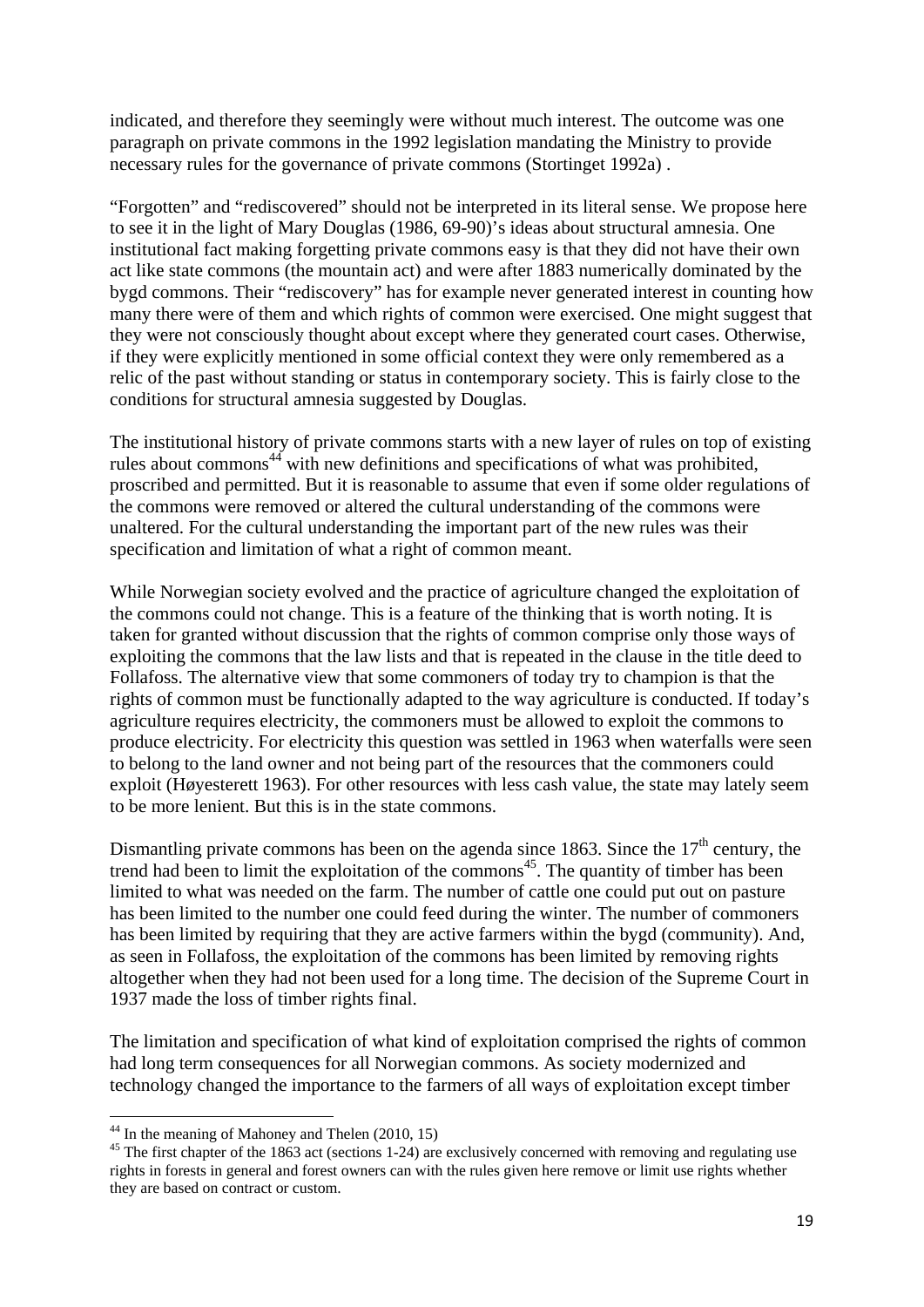and pasture declined in economic importance. But also timber for building material is not as critical as it used to be due to the many new types of materials. Lately also pasture is losing in importance as the number of active farmers decline and productions become more specialized. While the old rights of common decline in use, new ways of exploiting have consistently been judged to belong to the owner of the ground. The impact of the 1857/1863 rules about rights of common has been to make the commons less salient, easier to forget.

There is no doubt that private commons increasingly was seen as an anomaly. The legislation creating conditions for structural amnesia is the 1857 act. The categorization of commons in the 1857 act seems rather arbitrary. We can read the act but are left with the mystery of the reasoning behind the definition of commons introduced in 1857 and continued in 1863 with legislation designed to make private commons extinct. Why should one create different rules for commons based on the fraction of owners of the ground among commoners with rights to timber? In any case the subsequent diverging paths of the two types of commons is difficult to interpret as an outcome of a plan for enclosure hatched by the owners of private commons in the 1850ies and coming to fruition in the period 1883 to 1982.

After the 1863 decision to enclose the forest resources of private commons the rights to hunting and fishing in such areas came under pressure from another development. The transformation of Norway from a predominantly rural society where fishing and agriculture dominated to an industrial welfare society created a large and growing group of people with leisure time available. It became a policy goal for social democracy to encourage access to the countryside, including fishing and hunting as a recreational activity for the growing urban population. Formalizing the right to roam in 1957 was part of this process (Stortinget 1957 [1996]; Reusch 2012). Fishing and hunting small game without dog was part of the old tradition associated with the right to roam. But fishing and hunting was also a strong interest for landowners, and fish and game animals are common pool resources requiring agreed upon rules for sustainable exploitation, no less so than forests. It was a strong conviction among foresters that either individual private ownership or state ownership was needed to avoid the forest destructions that forest history had too many examples of. Moreover, the dramatic decline in both big game (moose) populations and predators following the introduction of modern rifles in the last half of the  $19<sup>th</sup>$  century was on the mind of those who designed the 1899 act and later acts on hunting and trapping. The series of trials and errors in the construction of the management system for wildlife can now be seen to have succeeded in creating a co-management system that works to the satisfaction of both landowners and the public interested in hunting. On the lands owned by the state, the policy was to make fishing and hunting of small game without dog as close to an all men's rights as possible without creating too large pressure on the fish and game populations. This was done by requiring purchase of licence for a reasonable fee with options to limit the number of licences and the period where fishing and hunting could be performed. The state also required municipalities (and lately also counties) to follow the same practice and tried to encourage large land owners or groups of land owners to follow the same policy. One may understand that awarding an unrestricted right to hunt (small game without dog) to a local public within an entity that most believed to be extinct might be seen as an anomaly.

The sale of the King's commons to private owners 200 years ago created a new context for the exercise of the ancient rights of common. The legislation of 1857 and 1863 created a new more complex set of rules on top of the older understanding of the commons. But new ways of exploiting have consistently been judged to belong to the owner of the ground. That can also be seen as a kind of enclosure.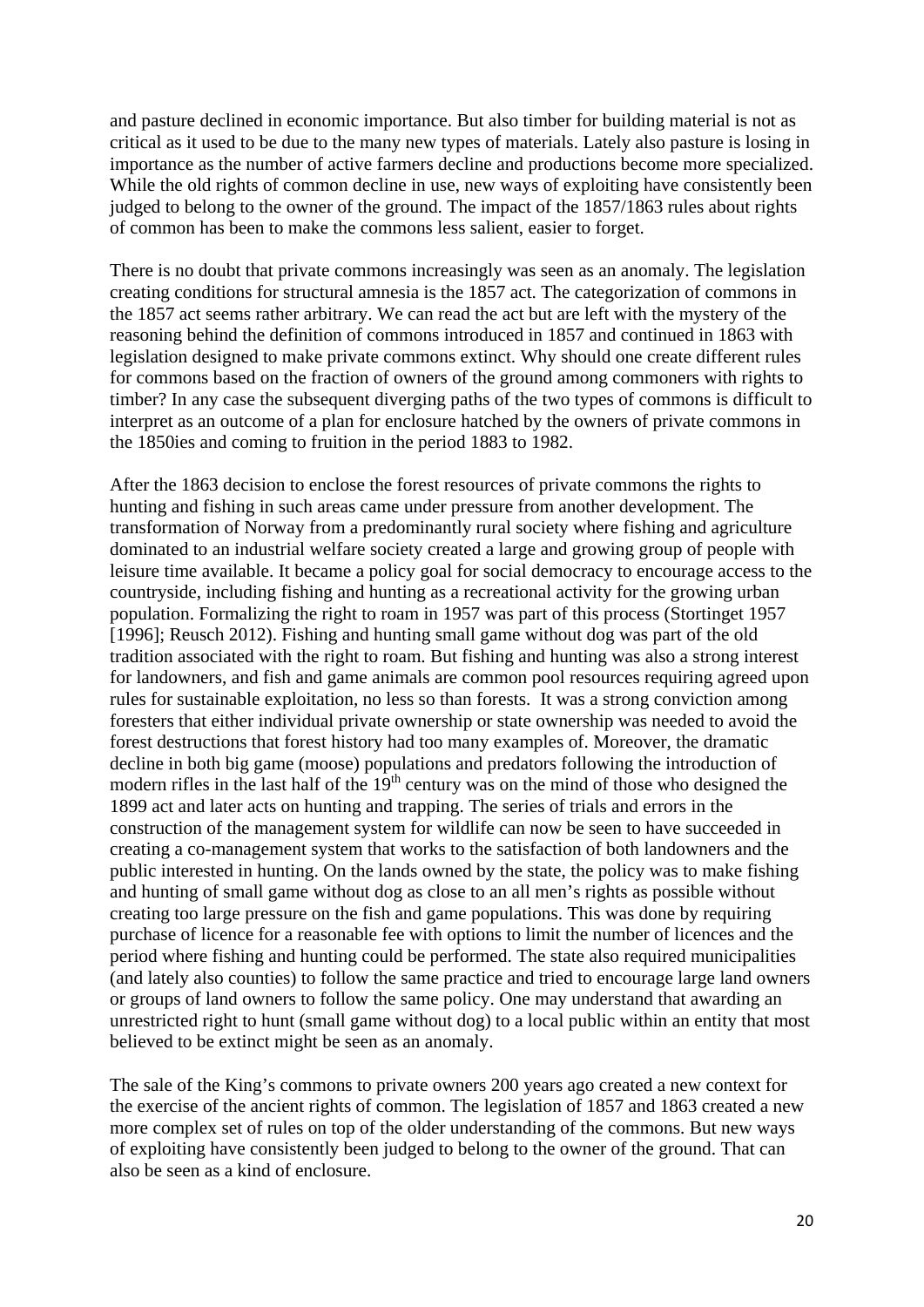During the period considered the rights of the commoners were of course in conflict with the interests of private owners. This was probably most important at the start. The difficulties of the timber trade in the years during and after the Napoleonic war made the situation easier for the commoners but from about 1830-40 the timber trade again put pressure on the commoners as witnessed by the complaint of the commoners of Follafoss to the municipal council in 1850. During the first part of the  $19<sup>th</sup>$  century the private interests were on the offensive. They had the benefit the liberal privatization ideology that had influenced public policy since the mid-18<sup>th</sup> century. The prohibition of sales in 1821, removal of the prohibition in 1848 and reintroduction in 1863 can be seen as outcomes of the ideological struggles. On top of the ideological backdrop professional foresters had real concerns about the sustainability of current logging practice and no doubt had influence on the legislation of 1857 and 1863. The outcome was both sales of commons and limitation of the rights of commoners, particularly timber rights. The areas of North Trøndelag County had a questionable administrative practice perhaps more so than other counties, requiring permission for use of the commons. This fuelled the belief that there were no state commons, only private commons and bygd commons (Lein 1993; Landbruksdepartementet 1958). This belief was slowly overturned and from late in the  $19<sup>th</sup>$  century a case-by-case restoration of rights of common took place. The Supreme Court judgement on Follafoss from 1937 was part of this process. Outside our area it ended in 1992 with the restoration of the status of commons to the state lands in Nordland and Troms<sup>46</sup>. However, all rights of common except pasture had been lost. The restoration process slowed down the enclosure process. But it had no impact on the decision in government from 1964 and 1981.

The sale of the commons from the county to private interests in 1982 was very clearly motivated by a concern for the workers in the local pulp mill. The forest of Follafoss commons was tied to the pulp mill from its start in 1908 until 2000 when the mill was sold to a Swedish company. But the general mood of Norwegian public authorities during 1980-2000 was clearly to follow the ideas of the "New Public Management" doctrines and devolve on private actors as much as feasible. For the farmers it was a clearly expressed public policy during in the first years of 2000s requiring landowners to exploit the commercial potential of fishing and hunting rights. This included a mandate for Statskog SF to commercialize as far as possible the State Commons. It created a period of difficulties for the local Mountain Boards managing the various State Commons (Runningen 2012). The private owners of Follafoss commons acted in accord with the commercialization policy. In 2012 the private interests in Follafoss seemed victorious. The local hunting and fishing association accepted to sell fishing and hunting licenses on behalf of the land owners. But in 2013 the conflict flared up again. Ancient rights are not easily forgotten $47$ .

#### **Part 4: Current beliefs about rights to fish and hunt in Follafoss private commons**

In May 2012, we carried out a survey among users of the area formerly known as Follafoss private commons, Follafoss commons for short (Haugset and Berge 2013a). The questionnaire was sent to persons who were assumed to be using the Follafoss commons area frequently: members of cabin owners associations in the vicinity, holders of rights to summer farms and pasture in the commons, members of the hunting and fishing association (Malm JFF), and holders of legally mandated hunting licenses with residence in Malm and Follafoss. Of the 708 questionnaires sent out 292 were returned. A central part of the survey asked about

<sup>&</sup>lt;sup>46</sup> Judgements of the Supreme Court in the Beiarn-Skjerstad case (Høyesterett 1991) and in the Tysfjord case (Høyesterett 1996)

 $^7$  See e. g. Trønder-Avisa 24.09.2013, side 9.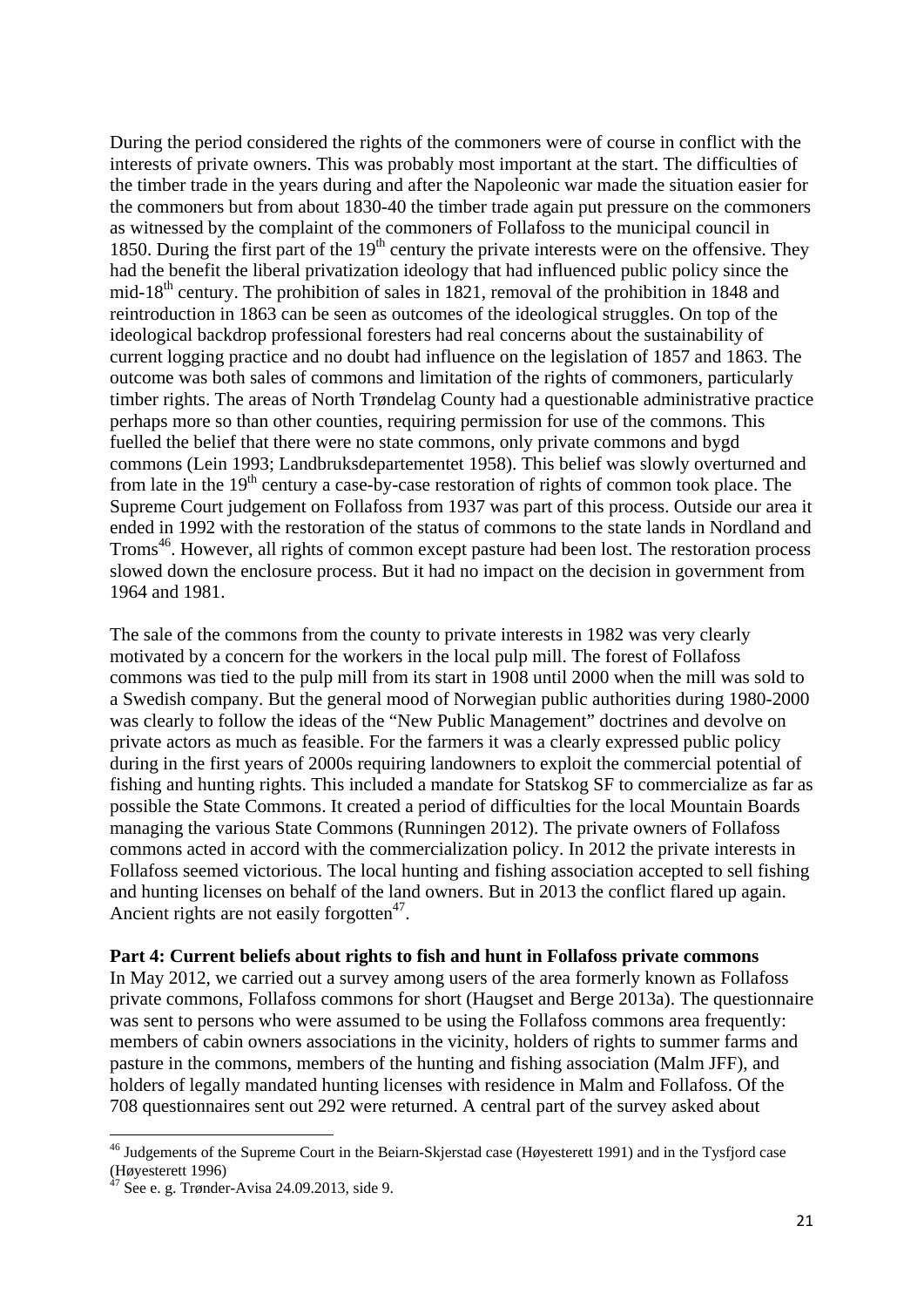perceptions of, and opinions about, rights of common in Follafoss commons. The answers to the questions we posed must be interpreted within the context described above.

The question to focus on here is opinions about, or beliefs in, rights of common to fishing and hunting small game without dog. Table 1 presents the answers to two questions used to measure the respondent's beliefs about the existence of rights of common. Question I and II in the table were framed in this way (translated from Norwegian<sup>48</sup>):

*The rights to hunting and fishing in Follafoss commons are disputed. In the local community, many inhabitants will claim that these are old rights of common for local people. Others will assume that the hunting- and fishing rights belong to the land owner. This would imply that the land owner can decide about the price for licenses, and whether there will be an open or a restricted sale of licenses (exclusive sale).*

*Table 3* Cross-tabulation of the answers to two questions about the beliefs about the rights of common to fishing and hunting in Follafoss commons in Verran. N=292. Missing  $= 21$ .

| μι: Do you think most people in Verran would agree that the land owner |                                                               |           |               |       |  |  |  |  |
|------------------------------------------------------------------------|---------------------------------------------------------------|-----------|---------------|-------|--|--|--|--|
|                                                                        | has the sole hunting and fishing rights in Follafoss commons? |           |               |       |  |  |  |  |
| I: What is your opinion on this                                        |                                                               |           |               |       |  |  |  |  |
| regarding Follafoss commons?                                           | Yes                                                           | <b>No</b> | I do not know | Total |  |  |  |  |
| The land owner holds the hunting                                       |                                                               |           |               |       |  |  |  |  |
| and fishing rights                                                     |                                                               | 23        |               | 36    |  |  |  |  |
|                                                                        | 31,6%                                                         | 11,6%     | 13,0%         | 13,3% |  |  |  |  |
| The land owner is not the sole holder                                  |                                                               |           |               |       |  |  |  |  |
| of hunting and fishing rights                                          |                                                               | 145       |               | 157   |  |  |  |  |
|                                                                        | 42,1%                                                         | 73,2%     | 7,4%          | 57,9% |  |  |  |  |
| If do not have an opinion on this                                      |                                                               |           |               |       |  |  |  |  |
| <i>ssue</i>                                                            |                                                               | 30        | 43            | 78    |  |  |  |  |
|                                                                        | 26,3%                                                         | 15,2%     | 79.6%         | 28,8% |  |  |  |  |
|                                                                        |                                                               |           |               |       |  |  |  |  |
|                                                                        | 19                                                            | 198       | 54            | 271   |  |  |  |  |
| Total                                                                  | 100%                                                          | 100%      | 100%          | 100%  |  |  |  |  |

*II: Do you think most people in Verran would agree that the land owner* 

*New variable* "Rights of common exist" defined as:

1

 $\mathbf{r}$ 

People believe strongly that "Rights of common exist" if they answer "No" on question II: "Do you think that most people in Verran would agree that the land owner alone has hunting and fishing rights in Follafoss commons?", and choose the statement "The land owner is not the sole holder of hunting and fishing rights" to describe their opinion on question I; also see Haugset and Berge (2014)

The co-variation between the answers to these two questions in table 1 is rather strong (Cramer's  $V = .428$ ). 145 persons are convinced for their own part that others than the land owner hold rights to fishing and hunting in Follafoss commons, and they also believe that most people in Verran share this view. We argue that the perception of rights of common are most clearly and forcefully expressed by these 145 respondents, and define a new variable "Rights of common exist" by assigning these 145 the value 1 and the rest the value 0.

Holding a clearly expressed belief in the rights of common for local residents like it is seen her, despite the long history of dispute around them, cannot easily be explained by external or national values or general personal characteristics like sex or age. Only local cultural values and personal interest in the hunting and fishing activity can reasonably be argued to be causal factors. To this we should add knowledge about the political and legal aspects of the long

<sup>&</sup>lt;sup>48</sup> See Haugset and Berge (2013a) page 25 for questions I and II in table 1, and page 117 tables V8.56 and V8.57 for marginal frequencies of responses, including missing observations.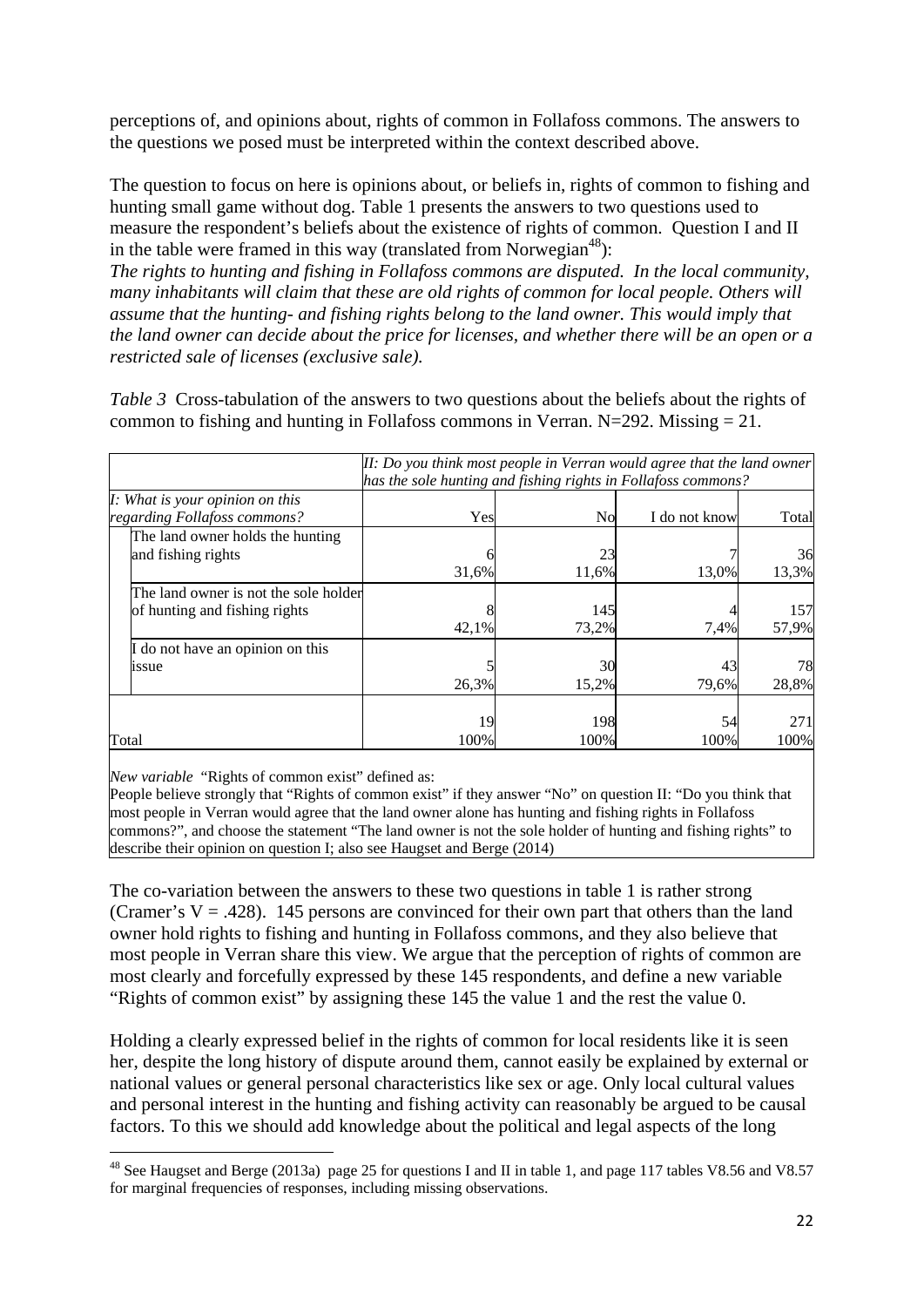dispute. To test out this we have done a logistic regression with "Rights of common exist" as dependent variable. We have tried out various explanatory variables among those available.

Cross tabulations show no significant difference in the perception of rights of common between respondents who report that they own land bigger than a cabin's plot themselves, and those who don't own outfield land in Verran. However, where respondents live, their age, gender and level of education, whether they are hunters<sup> $49$ </sup> or not, whether they are members of the cabin owners association at Holden (inside Follafoss commons) or not and whether they are members of the local hunting and fishing association all correlate with their perception of the rights of common. We do not have good variables indicating knowledge of political and legal aspects of the issue. But several of these variables are confounded.

The logistic regression was used to find out which variables affected the perception of rights of common and in which direction, when controlling for the others.

*Table 4:* Dependent variable "Rights of common exist" regressed (logistic model) on background variables (Haugset and Berge 2013a)*.* 

| Variables in the model     |     | Minimum | Maximum | Mean |
|----------------------------|-----|---------|---------|------|
| Rights of common exist     | 271 |         |         | .54  |
| Lives in Malm or Follafoss | 292 |         |         | .41  |
| University level education | 292 |         |         | ,36  |
| Importance of hunting      | 273 |         | 10      | 5,86 |
| Importance of fishing      | 278 |         | 10      | 7,81 |
| Valid N (listwise)         | 253 |         |         |      |

# **Descriptive Statistics**

#### **Variables in the Equation**

1

| Dependent: Rights of common exist | B        | S.E. | Wald   | Sig. | Exp(B) | $95\%$ C.I.for EXP(B) |       |
|-----------------------------------|----------|------|--------|------|--------|-----------------------|-------|
|                                   |          |      |        |      |        | Lower                 | Upper |
| Lives in Malm or Follafoss        | 1.041    | ,305 | 11,676 | ,001 | 2,832  | 1,559                 | 5,144 |
| University level education        | ,731     | ,302 | 5,872  | ,015 | 2,077  | 1,150                 | 3,753 |
| Importance of hunting             | ,084     | ,039 | 4,757  | ,029 | 1,088  | 1,009                 | 1,174 |
| Importance of fishing             | ,167     | ,055 | 9,160  | ,002 | 1,181  | 1,061                 | 1,316 |
| Constant                          | $-2,310$ | ,499 | 21,384 | ,000 | ,099   |                       |       |

n=253; missing  $n = 39$ ; correct classification 65.2%;

As suggested above the only variables affecting the expressed belief in the existence of rights of common were interests in fishing and hunting (Importance of hunting and fishing), membership in the local community (Living in Malm or Follafoss), and education (University level education). Variables like age and sex did not have any significant impact. The results support an interpretation that local culture and personal interests are strong determinants of the beliefs in their ancient rights of common.

<sup>&</sup>lt;sup>49</sup> Almost all respondents report that they do inland fishing, so there is not enough variation in this variable to use for analyses.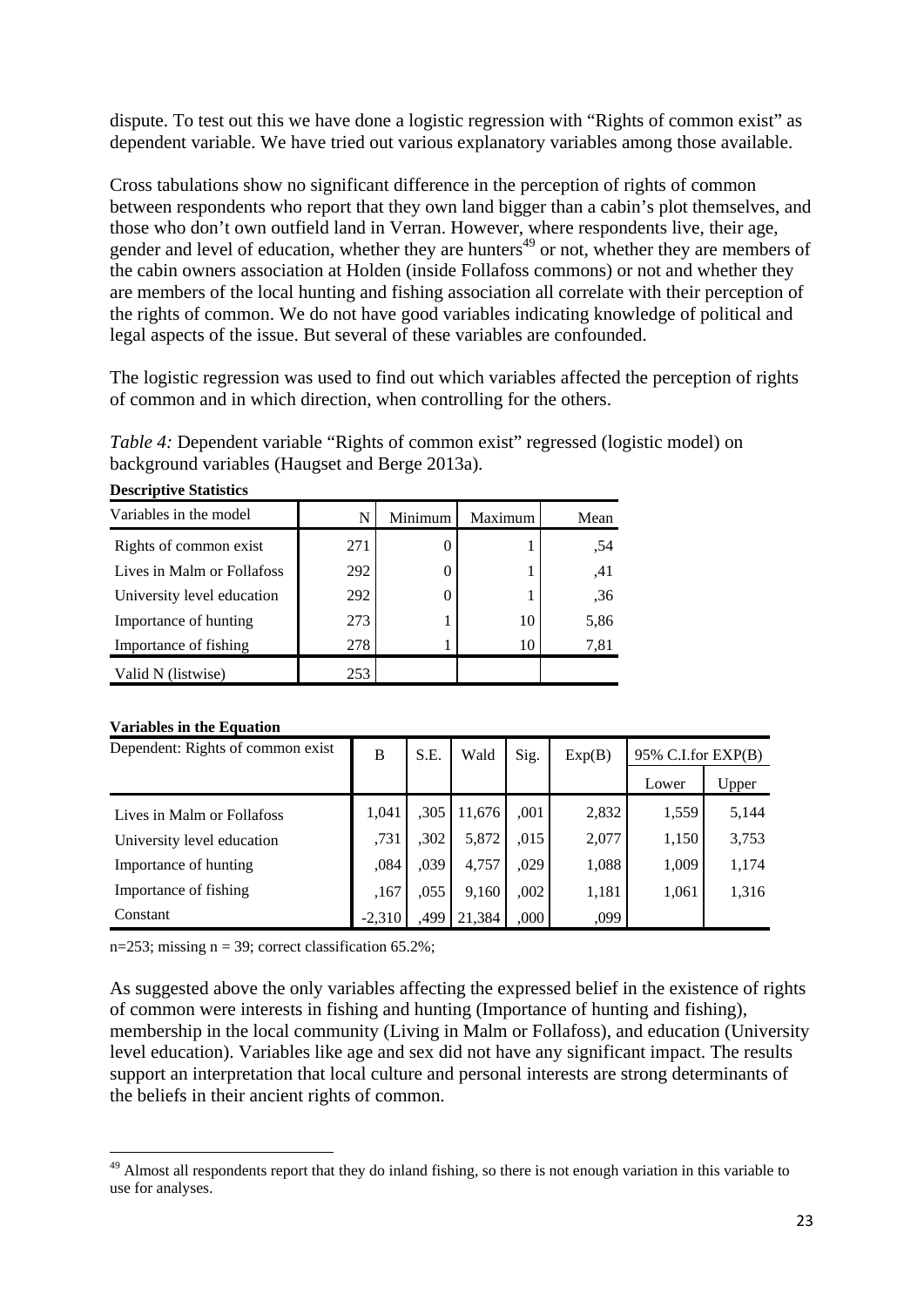

To further explore the boundary between what local people believe are their rights and what the law says, we asked if the respondents knew anyone who used to fish or hunt in Follafoss commons without buying a license, and how common they believed this practice was. The answers are provided in table 3 below, showing that some illegal hunting and fishing takes place.

*Table 5:* The respondents' knowledge of illegal (un-licensed) hunting and fishing in Follafoss commons. For all these questions quite many respondents answered "I do not know" or did not provide any answer at all. The percentages in the table are calculated among those in the sample of 292 respondents who did answer.

| Do you know someone                                                   | Who fishes          | Who hunts for       | Who hunts for big game  |  |
|-----------------------------------------------------------------------|---------------------|---------------------|-------------------------|--|
|                                                                       | without a license?  | small game without  | (moose, deer, roe deer) |  |
|                                                                       |                     | a license?          | without a license?      |  |
| Yes, knows someone                                                    | 47.6 %              | 41.8%               | 6.9%                    |  |
|                                                                       | $(n=185)$           | $(n=182)$           | $(n=101)$               |  |
| How common do you believe this<br>practice is? (on a scale from 1-10) | 6.8<br>$(n=150)$    | 4.8<br>$(n=131)$    | 1.7<br>$(n=122)$        |  |
| Knows of sanctions from land owner                                    | 14.0 %<br>$(n=121)$ | 39.2 %<br>$(n=102)$ | 3.8%<br>$(n=76)$        |  |
|                                                                       |                     |                     |                         |  |

See tables V8.61-69, pages 119-121, in Haugset and Berge (2013a)

From side comments to the questionnaire, we understand that many resent questions about acts that clearly are illegal. This may be so both because they have a high regard for the legal system and do not want to know of people whom wantonly break the law. It may also be a factor that they do not want to tell on friends that they know have done illegal acts. The large non-response taken together with the fact that many people may know of the same one or two cases clearly makes it impossible assess how frequently these poaching activities occur. But we can confirm that they do occur.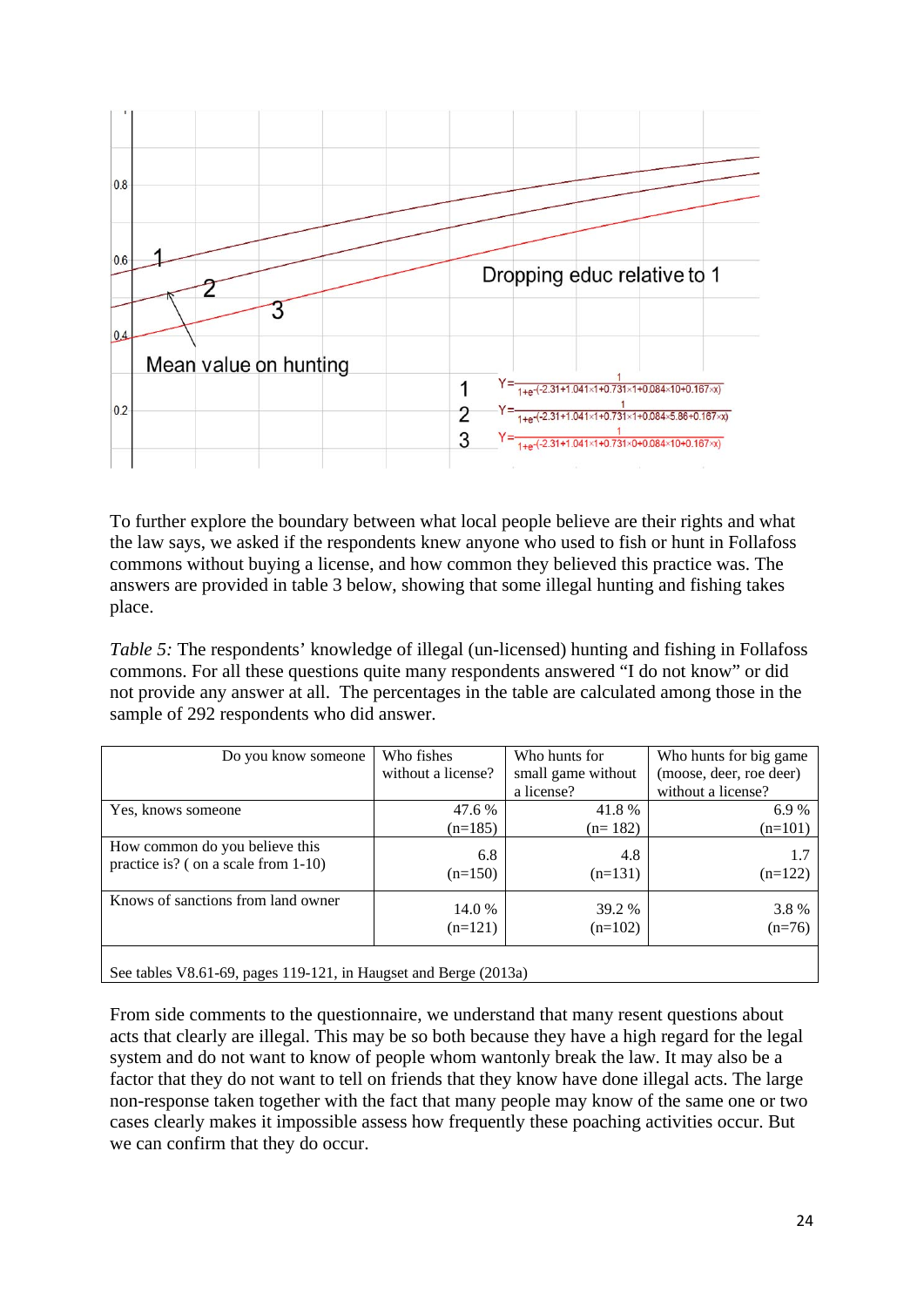In 2012, 30 years after the rights of common to hunt small game without dog in Follafoss commons were formally abolished by the Norwegian parliament, and 30 years after the land again was sold out of public ownership (which again made fishing a private landowner right), there is still a strong perception among the users of the area that the landowner is *not* the sole holder of hunting and fishing rights in the area. This perception is at its strongest in respondents living in the local community nearby (Malm and Follafoss) who hold strong interests in fishing and or hunting, and who are highly educated. Some voice their opposition by acting as if there still is free fishing and local open access to hunting of small game without dog.

A large fraction of the people most concerned with the Follafoss area feel wronged. Their rights have been taken from them without just compensation. The history we have surveyed shows a continuous practice of the rights by local residents. At periods of transition of land ownership in 1982-83 and in the 1990s the public debate flared up and revealed a considerable uncertainty about the legal realities. Part of the blame for this must be put on the lawmaker. Both in 1964 for the right to fish and in 1981 for the right to hunt, the old private commons were left out of the lawmaker's consideration without serious debate.

The final blow to the rights of the local hunters of Follafoss was the legal prohibition of severing hunting rights from a holding for more than 10 years. This can be described as an interaction effect from the legislation concerned with protecting family farms and the integrity of the resource diversity that traditionally were needed to provide agricultural families with a decent livelihood. Selling off bits and pieces of either ground or rights of exploitation will in the long run hamstring a farm as an economic enterprise.

One may say that the lawmaker had intended that the private commons should have been dismantled already by 1883. But at that time it was timber rights that were foremost in their minds. The timber rights in Follafoss were gone before 1937, partly due to administrative malpractice. In 1883, the act on hunting was still 16 years away. The 1899 act on hunting did preserve the rights of common to hunting in private commons. Fishing rights in commons had been protected by legislation from 1687. They were finally privatized in 1964.

Today the loss of these rights by the people of Verran is not critical to their livelihood. They can live without them. On the other hand: for the lawmaker it would have cost nothing to maintain their old rights. This would have been consistent with the prevailing policy of making hunting and fishing as accessible as possible to the public. For people living in Malm and Follafoss it would have improved on the standard of living and quality of life. What today remains of the original commons are the rights to summer farm and pasture. To exploit these you need to have a farm with livestock. These are disappearing. There are fewer and fewer farmers with livestock $50$ . The economy of livestock farming and the threat from predators are forcing more and more farmers to quit the livestock business. And if the right of pasture is not exercised for a sufficient time also this right will disappear. From another approach to the use of commons it has been seen that as farms grow bigger and farmers fewer the utilization of the commons decline (Baur, Liechti, and Binder 2014).

<sup>&</sup>lt;sup>50</sup> In Verran the number of farmers with cattle declined from 47 to 27 from 1989 to 2010, for sheep it declined from 41 to 27. In North Trøndelag the number of cattle farms declined 45% from 2000 to 2010, and the number of sheep farms declined 35% (SSB 2013)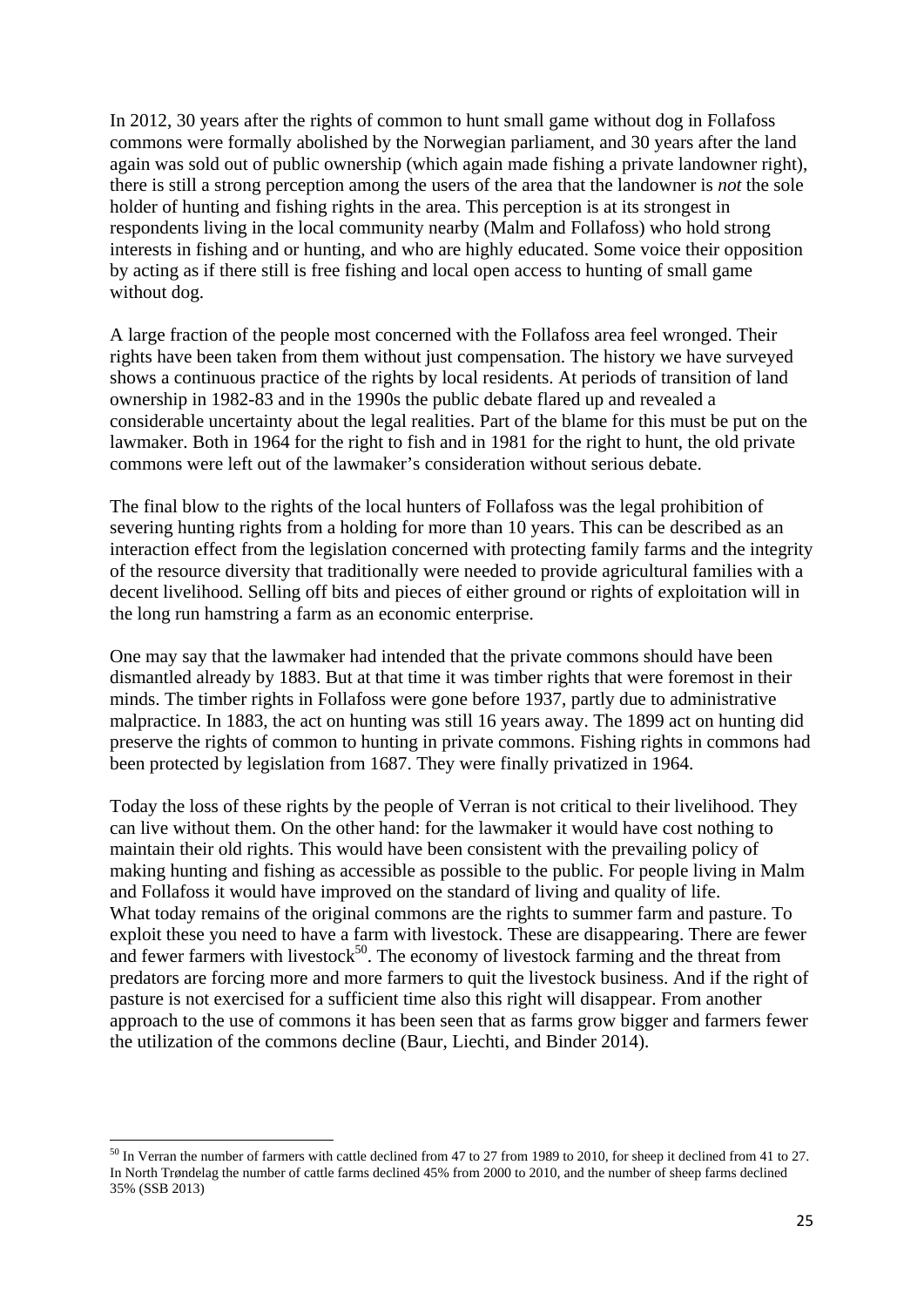# **Conclusion:**

This investigation started out with an observation of a local uproar against a large private forest owner wanting to sell licenses to local hunters. The local uproar came some 15 years after the Norwegian parliament removed the section in the act on hunting protecting the rights of the local public in private commons and after the county failed in creating a real servitude giving the local public the hunting rights they had enjoyed from old. Our study of the withering away of the rights of common in Follafoss did not provide a conclusive answer. However, the sequence of facts found does fit a hypothesis of the importance of institutions in structuring the memory of people, including those sitting in the parliament making law.

*Table 6* List of factors affecting the 1964 and 1981 loss of rights of common to fish and to hunt small game without dog in Follafoss private commons

*Beliefs:* 

Since before 1850: \*Forests are in need of protection Ca 1890: \*No private commons exist Ca 1890: \*Game animals are in need of protection Ca 1920: \*Family farms are the goal and needs support and protection against selling bits and pieces

## *Legislation:*

1863: Legislation to dissolve private commons

1899: Legislation to protect game animals gives hunting rights to ground owners except in commons of all kinds. The legislation includes a prohibition of severance of the hunting rights from a holding. This rule applies also to public bodies and large forest owning companies.

*Government decision 1964*: no need for rules about fishing in private commons *Government decision 1981*: no need for rules about hunting in private commons

*Interaction effect 1982*: Public right to hunt and fish in areas that are private commons cannot be transformed into servitude, contributing to the disappearance of private commons

Taking note of the decision of the parliament is sufficient in a court of law (Høyesterett 2000). We want to understand why the parliament decided as it did and why the county was unable to recreate the hunting rights by means of servitudes. Creating servitudes like the one the county wanted was prohibited due to legislation enacted to protect the diversity of resources on the traditional Norwegian family farm. The option of asking for an exception to the rule was never explored. The question of why the parliament decided as it did is harder. We have found no obvious contemporary political explanations for what occurred in 1981. The whitepaper proposing new legislation on hunting and trapping contained a paragraph on hunting in private commons similar to the one from 1951. The government removed it without saying anything about it in the bill sent to the parliament and in parliament it was not mentioned in the debate. The minutes from the governments deliberations have not been inspected. The most likely content might be: 1) Hunting in private commons is not mentioned;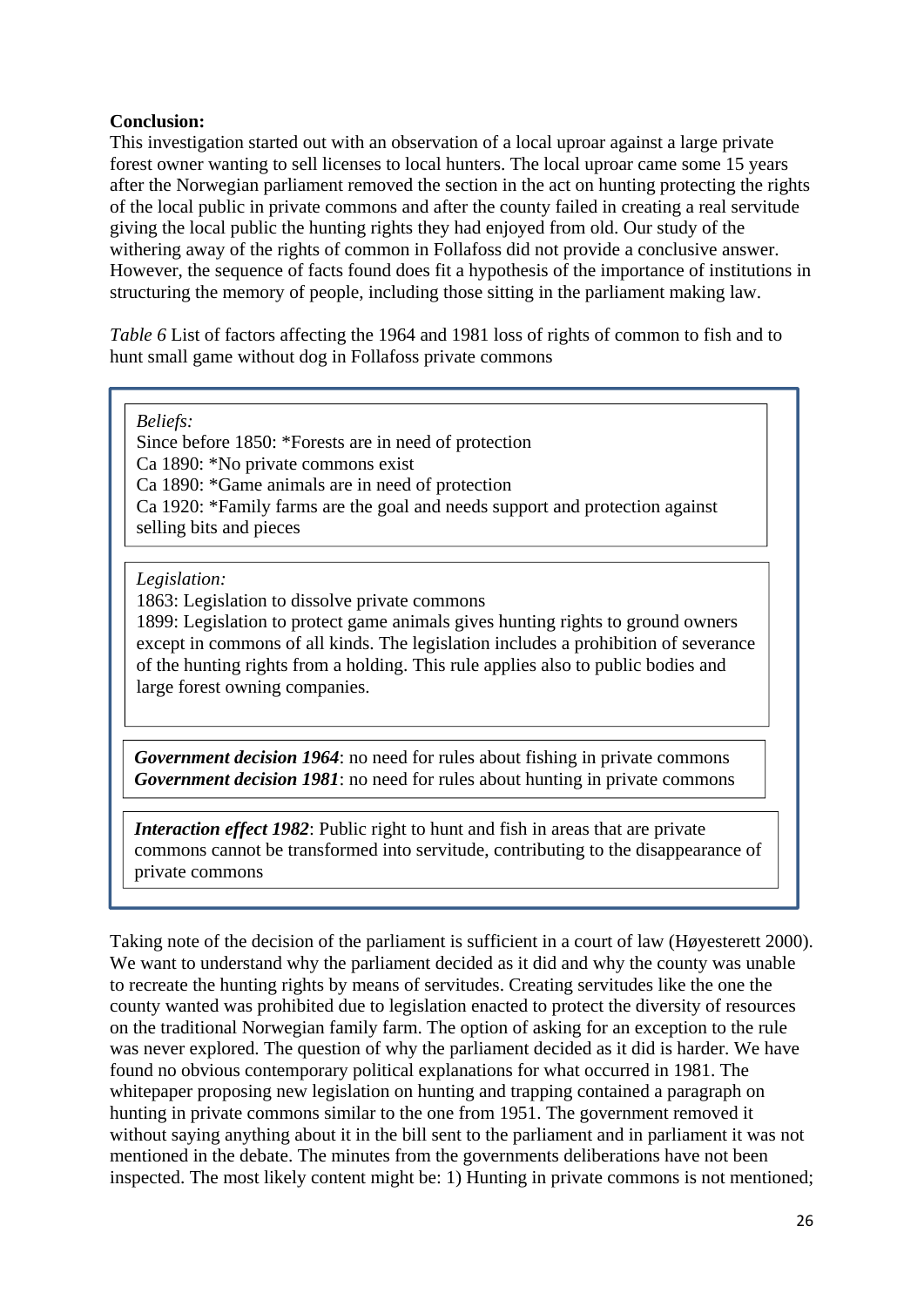2) Providing hunting rights for an almost extinct entity (community members of private commons) could be argued as unnecessary complications; 3) Providing hunting rights for a small group of people like this would be inequitable and contrary to the general policy of providing hunting rights for the general public. Any statements stronger than these would suggest that the interests of the big landowners or urban hunting interests had undue influence. This is of course possible but it is unlikely that if it were the case it would appear like that in the minutes of the government. And the long duration of the processes makes it even more unlikely.

It is our suggestion the institutionally structured ways of thinking about commons in general, and private commons in particular, may provide better understanding. Legislation in 1857 and 1863 introduced a new way of thinking about commons. Private commons were defined and a way of making them extinct was enacted. The realities on the ground made it difficult to achieve. But a belief in the impending demise of private commons was created. And beliefs have consequences. If people believe something to be real and act on the belief it will have real consequences. Thus the belief that the private commons were at least insignificant *may* be an explanation for the government decision in 1981 to remove from the legislation on hunting the paragraph protecting the hunting rights of the local public in private commons.

Even so, the decision appears both mysterious and inconsistent. It appears as inconsistent since the same act charges the municipalities to work for extending the public's access to hunting. It appears as mysterious since the decision occurred at the level of political decisions in the government and it never was commented on in parliament. But then again, the bill introduced many new topics of wildlife management to fill the debate and few parliamentarians would know anything about private commons. A common belief in their insignificance might explain also the lack of attention in the debate.

The long duration of this process (1857-1982) excludes a lot of explanations based on political struggles. One may suppose that the interests of forest owners have been fairly constant for example compared to political ideologies. But for private commons the number of owners have, since the 1880ies, been too few. We have to look at institutions defining more long-lasting social structures to provide an explanation.

We believe that a theory of the slow withering away of private commons can be understood by considering:

- On top of the ancient view of commons there was enacted a new layer of rules from 1857 differentiating between 3 types of commons based on ownership of the ground, and further detailing of rights of common in the 1863 act which also contained rules for dismantling the private commons.
- The differences between the new rules on rights of common and the ancient view of rights of common may be one explanation for the introduction of a rule protecting the rights of the commoners of private commons in the 1899 act on hunting.
- The long period of forgetting about private commons, ca 1883-1963, saw the rights of common as defined in the 1857-1863 legislation becoming less and less valuable as agricultural activity modernized, contributing to the invisibility of the commons in general and the private commons in particular.
- The consequences of the invisibility materializes in the period 1964-2000 with removals of sections on private commons from the acts, first fishing in 1964 and then hunting in 1981. The legal consequences were confirmed in the judgment of the Supreme Court in 2000. This period also sees the rise of a leisure society where access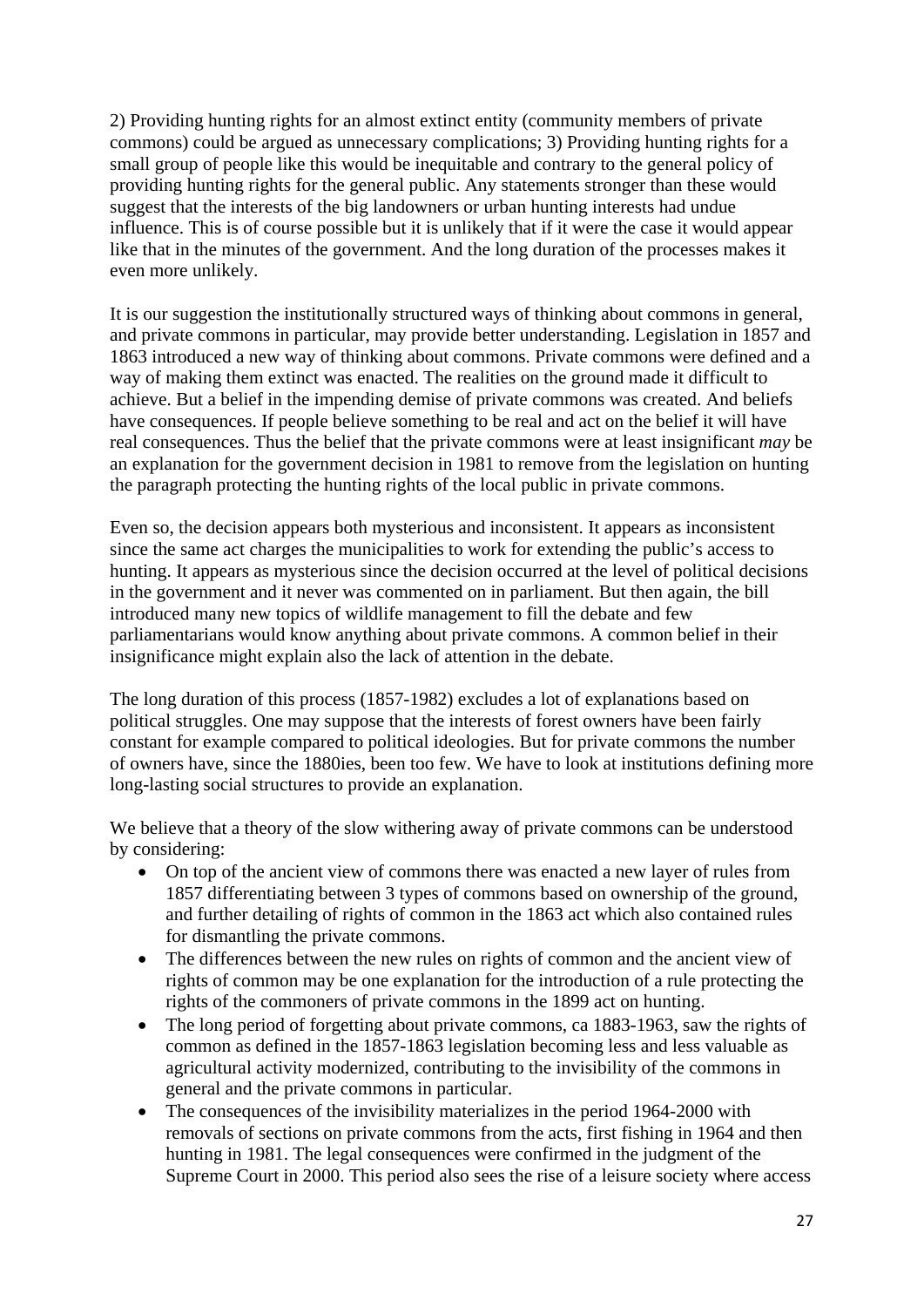to the outfields and mountains become an urban interest. The rights given to all citizens resemble a lot the most ancient rights of common, but for fishing and hunting they are confined to land in public ownership (including state commons) and with appropriate controls on hunting and fishing technology.

The key theoretical element here is the way the new layer of commons institutions structure interests and makes forgetting easy. They contribute to structural amnesia. The withering away becomes a high probability outcome. The withering away of commons institutions may be "Enclosure Norwegian Style". However, the consequences of institutional structuring of memory may have explanatory utility also in other arenas.

#### **References**

- Austenå, Torgeir. 1965. Jaktrett i sameigestrekning. *Norsk Tidsskrift for Jordskifte og Landmåling* 27 (4):309-337.
- Baur, Ivo, Karina Liechti, and Claudia Rebecca Binder. 2014. Why do individuals behave differently in commons dilemmas? The case of alpine farmers using common property pastures in Grindelwald, Switzerland. *International Journal of the Commons* 8 (2):657–685.
- Berge, Erling. 2002. Varieties of Property Rights to Nature. Some Observations on Landholding and Resource Ownership in Norway and England. In *Forest Law and Environmental Legislation. Contributions of the IUFRO Research Group 6.13 Proceedings VII* edited by F. Schmithüsen, Georg Iselin, and Peter Herbst. Zürich: ETH.
- Berge, Erling, Gaku Mitsumata, and Daisaku Shimada, eds. 2011. *Legislation on commons (Statsallmenning/ Bygdeallmenning) in Norway*. AAS: Centre for Land Tenure Studies, Norwegian University of Life Sciences.
- Berger, Bent. 1956. Til almenningsretten. *Tidsskrift for rettsvitenskap* 69 (2):102-127.
- Berger, Bent. 1959. Synspunkter i almenningslæren. *Tidsskrift for rettsvitenskap* 72:290-307.
- Bukve, Oddbjørn. 1993. *Kommunal forvaltning og planlegging*. Oslo: Det Norske Samlaget.
- Dahlman, Carl J. 1980. *The Open Field System and Beyond*. Cambridge: Cambridge University Press.
- Douglas, Mary. 1986. *How Institutions Think*. London: Routledge & Kegan Paul.
- Elgmork, Kåre. 1996. Bjørn og Ulv i sentral deler av Østlandet 1733-1845. *Fauna* 49:134- 147.
- Falkanger, Thor. 2009. *Allmenningsrett*. Oslo: Universitetsforlaget.
- Haugset, Anne Sigrid, and Erling Berge. 2013a. Lokal sedvane i bruken av utmarka i Verran kommune. In *TFou Report/ CLTS Reports*. Steinkjer/ Ås: TFoU and CLTS, UMB.
- Haugset, Anne Sigrid, and Erling Berge. 2014. Allmenningsrettene til småviltjakt som forsvant. En analyse av Follafoss privatallmenning i Verran. *Utmark - tidsskrift for utmarksforskning* 2014 (1&2):12.
- Haugset, Anne Sigrid, and Erling Berge. 2013b. Jakt- og fiskerett i Follafoss allmenning. Basert på innholdsanalyse av artikler i Trønder-Avisa 1965-2012. In *TFoU Report/ CLTS Reports*. Steinkjer/ Ås: TFoU and CLTS, UMB.
- Hoffman, Matthew David. 2011. Land and Community: Property Rights and the Future of Rural Landscapes, Graduate School, Cornell University, Ithaca, NY.
- Høyesterett. 1916. Dom 26 september 1916 i l.-nr. 1/2 B s. a.: Landbruksdepartementet (regjeringsadvokat Lous) mot Eidfjord kommune (advokat Vilhelm Heiberg) og Ullensvang kommune (advokat Birger Schanke). *Norsk Retstidende* 81:1249-1270.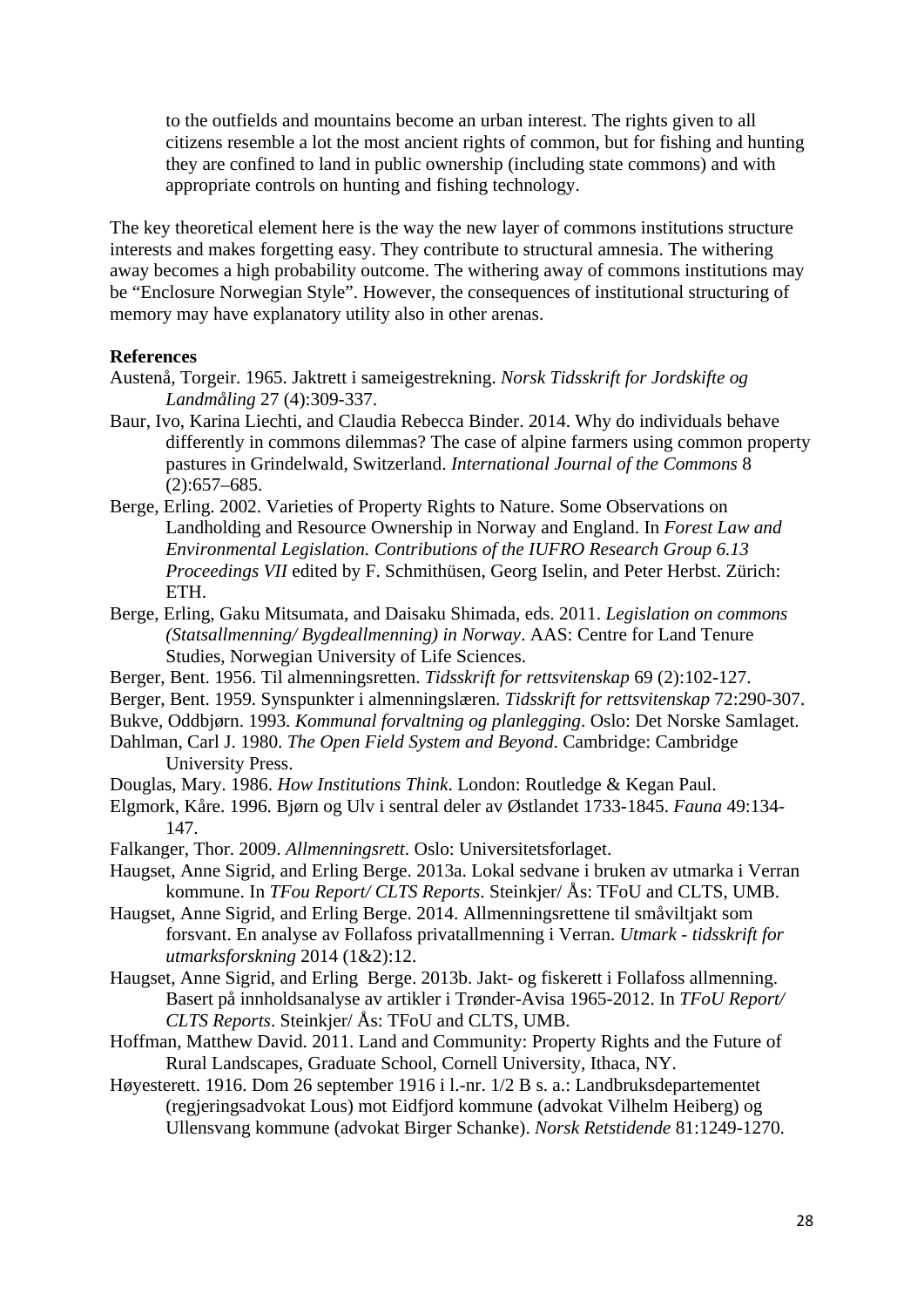- Høyesterett. 1930. Dom 14 februar 1930 i l.nr. 63/1 s. a.: Jens Broen, Meraker (advokat Stuevold Hansen) mot A/S Meraker Bruk (overrettssakfører Finn Arnesen til prøve). *Norsk Retstidende* 95:137-152.
- Høyesterett. 1937. Dom 19 mars 1937 i L.nr. 36/1 s.å.: Peter Ystmark m.fl. (advokat O. Solnørdal) mot A/S Folla (advokat Valentin Voss og advokat T. Bendixen) og Spillum Dampsag og Høvleri (advokat G. Sjaastad). *Norsk Retstidende* 102:158-172.
- Høyesterett. 1963. Dom 3. desember 1963 i l.nr. 123: Staten ved Direktoratet for statens skoger (høyesterettsadvokat Eiliv Fougner) mot 1. Fron almenningsstyre, 2. Fron fjellstyre (høyesterettsadvokat O. Trampe Kindt). *Norsk Retstidende* 128 (II):1263- 1288.
- Høyesterett. 1991. Dom 19 november 1991 i l.nr. 148/1991. Ankesak nr 268/1990. Ankesak nr. 269/1990. *Norsk Retstidende* 156:1311-1334.
- Høyesterett. 1996. Dom 22 oktober 1996 i l.nr. 64/1996. *Norsk Retstidende* 161:1232-1255.
- Høyesterett. 2000. Dom 7. november 2000 i l.nr. 48B/2000: 1 Asbjørn Hegstad m.fl. i alt 10 parter (advokat Pål Christensen) mot AS Værdalsbruket (advokat Knut Røstum). *Norsk Retstidende* 165 (II):1767-1785.
- Innlandsfiskekomiéen. 1948. Innstilling fra Innlandsfiskekomiéen. Komitéen oppnevnt ved konfgelig resolusjon av 7. mars 1947. In *Forarbeid til lovene 1964*, edited by Landbruksdepartementet. Oslo: Justisdepartementet.
- Kjos-Hanssen, Odd. 1983. Utviklingen av norsk viltlovgivning. *Stavanger Museums Årbok* 93:53-67.
- Kong Chritstian V. 1687 [1995]. *Kong Christian den femtes norske lov: 15 de april 1687 med Kongeloven 1665*. Oslo: Universitetsforlaget.
- Landbruksdepartementet. 1955. Ot. prp. nr. 8 (1955) Om lov om innlandsfiske og tilleggslov til lov om lakse og sjøørretfiskeriene m. v. av 27. februar 1930. In *Forarbeid til lovene 1964*, edited by Landbruksdepartementet. Oslo: Justisdepartementet.
- Landbruksdepartementet. 1958. St. Meld. Nr. 19 (1958) Ålmenningsspørsmål i Trøndelag. Oslo: Regjeringen.
- Lein, Anne Berit. 1993. Allmenningsrettens utvikling i Nord-Trøndelag. Hovedoppgave, Institutt for planfag og rettslære, Norges Landbrukshøgskole, Ås.
- Løchen, Edvard. 1957. På streiftog i tusen års almenningsrett. *Tidsskrift for rettsvitenskap* 70:14-37.
- Mackenzie, Fiona Douglas. 2010. A common claim: Community land ownership in the Outer Hebrides, Scotland. *International Journal of the Commons* 4 (1):319-344.
- Mahoney, James, and Kathleen Ann Thelen. 2010. A Theory of Gradual Institutional Change. In *Explaining Institutional Ahange: Ambiguity, Agency, and Power*, edited by J. Mahoney and K. A. Thelen. Cambridge: Cambridge University Press.
- Mahoney, James, and Kathleen Ann Thelen, eds. 2010. *Explaining Institutional Change: Ambiguity, Agency, and Power*. Cambridge: Cambridge University Press.
- McCloskey, Donald N. 1972. The Enclosure of Open Fields: Preface to a Study of Its Impact on the Efficiency of English Agriculture in the Eighteenth Century. *The journal of economic history* 32 (1):15-35.
- Miljøverndepartementet. 1980. Ot. Prp. Nr. 9 (1980-81) Om lov om viltet. In *Forarbeid til lovene 1981. Bind II. Forarbeid til lover nr 28-60*, edited by Justisdepartementet. Oslo: Justisdepartementet.
- Neeson, J. M. 1993. *Commoners: common right, enclosure and social change in England 1700-1820*. Cambridge: Cambridge University Press.
- Normann, Karl. 1996. *Jordloven med kommentar*. Oslo: Universitetsforlaget.
- NOU. 1974. NOU 1974:21 Viltstell, Jakt og fangst. Oslo: Universitetsforlaget.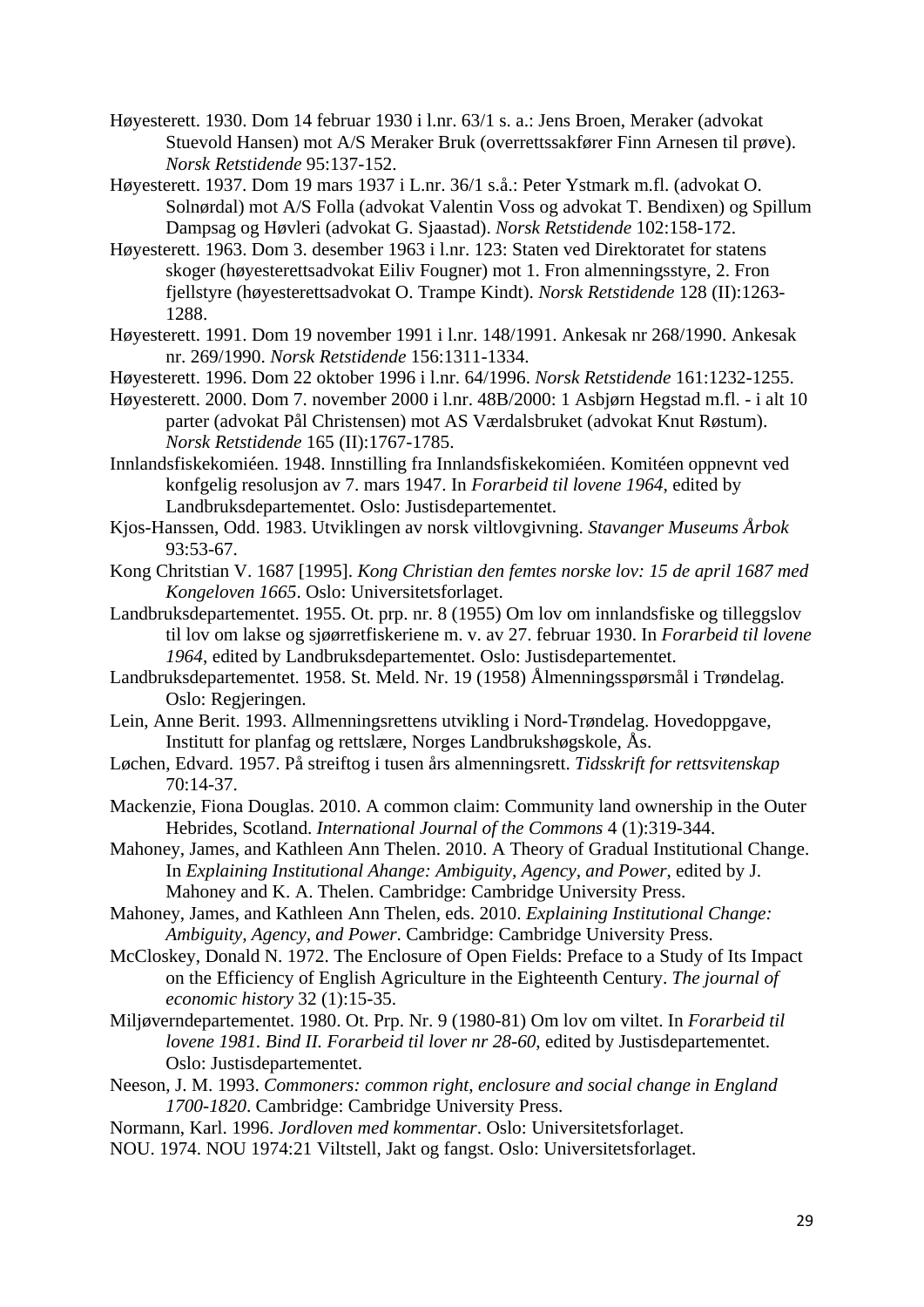- NOU. 1985. NOU 1985:32 Revisjon av almenningslovgivningen. Oslo: Universitetsforlaget/ Statens forvaltningstjeneste.
- NOU. 2007. NOU 2007:14 Samisk naturbruk og rettssituasjon fra Hedmark til Troms: bakgrunnsmateriale for Samerettsutvalget. Oslo: Departementenes servicesenter, Informasjonsforvaltning.
- Ostrom, Elinor. 2005. *Understanding Institutional Diversity*. Princeton: Princeton University Press.
- Pugh, Dennis. [1953] 1968. Commons. In *Halsbury's Laws of England*, edited by E. o. Halsbury. London: Butterworth.
- Rasch, H., Bernhard Dunker, Peder Krabbe Gaarder, Gustav Peter Blom, P. C. Lasson, J. C. Lous, Philibert Humbla, and C. O. Delldén. 1845. *Jagten i Norge: indeholdende en Skildring af dens nuværende Tilstand, samt Motiver og Forslag til at fremme dens hensigtsmæssige Udøvelse*. Christiania.
- Reusch, Marianne. 2012. *Allemannsretten: friluftslivets rettsgrunnlag*. Oslo: Flux.
- Runningen, Irene. 2012. *Fjellstyrene 100 år. Glimt Fra historien.* Oslo: Norsk Fjellstyresamband.
- Sevatdal, Hans. 1985. *Nasjonalatlas for Norge. Offentlig grunn og bygdeallmenninger*. Hønefoss: Statens kartverk (Norges Geografiske Oppmåling).
- Skogdirektøren. 1909. *Skogvæsenets Historie. Utgitt i anledning av det offentlige skogvæsens 50-årige virksomhet 1857-1907. I. Del Historik*. Kristiania: Grøndahl & Søns Boktrykkeri.
- SSB, Statstics Norway. 2013. *StatBank Norway*. Statistcs Norway 2013 [cited 30 May 2013]. Available from https://www.ssb.no/en/statistikkbanken.
- Statistics Norway. 1969. Census of Forestry 1 September 1967 Volume 1 Properties, Area, Ownership etc. Oslo: Central Bureau of Statistics of Norway.
- Stenseth, Geir. 2005. *Almenningens Janusansikt. En sammenlignende rettslig analyse av almennings- og samarbeidsforhold i norsk utmark*. Oslo: Gyldendal.
- Stortinget. 1821. Lov 1821-08-20 Lov, angaaende det beneficerede Gods. In *Almindelig Norsk Lovsamling. Første Bind 1660-1850*, edited by P. I. Paulsen, J. E. Thomle and C. S. Thomle. Kristiania: Aschehoug.
- Stortinget. 1848. Lov angaaende Ophævelse af § 38 i Lov af 20de August 1821 om det beneficerede og Statens Gods. In *Storthings Forhandlinger i Aaret 1848. Sjette Deel indeholdende Storthingets Committee-Indstillinger, Beslutninger til Love, m. v.*, edited by Stortinget. Christiania: Mallings.
- Stortinget. 1857 [1905]. Lov 1857-10-12 Indeholdende bestemmelser om almindingsskove. In *Almindelig Norsk Lovsamling. Andet Bind 1851-1876*, edited by P. I. Paulsen, J. E. Thomle and C. S. Thomle. Oslo: Aschehoug.
- Stortinget. 1863 [1905]. Lov 1863-06-22 Om skovvæsenet. In *Almindelig Norsk Lovsamling. Andet Bind 1851-1876*, edited by P. I. Paulsen, J. E. Thomle and C. S. Thomle. Oslo: Aschehoug.
- Stortinget. 1897 [1907]. Lov 1897-08-03 Nr. 7 Om valg paa bestyrelser for bygdealmenninger og statsalmenninger. In *Almindelig Norsk Lovsamling. Femte Bind 1895-1899*, edited by P. I. Paulsen, J. E. Thomle and C. S. Thomle. Oslo: Aschehoug.
- Stortinget. 1899 [1907]. Lov 1899-05-20 Nr. 2 Angaaende jagt og fangst (jaktloven). In *Almindelig Norsk Lovsamling. Femte Bind 1895-1899*, edited by P. I. Paulsen, J. E. Thomle and C. S. Thomle. Oslo: Aschehoug.
- Stortinget. 1920. Lov om utnyttelse av rettigheter til beite, fiske, jagt og fangst m.v. i statens almenninger, datert 12te mars 1920. In *Love vedtat paa det niogsekstiende ordentlige Storting 1920*. Kristiania: J. Chr. Gundersens boktrykkeri.